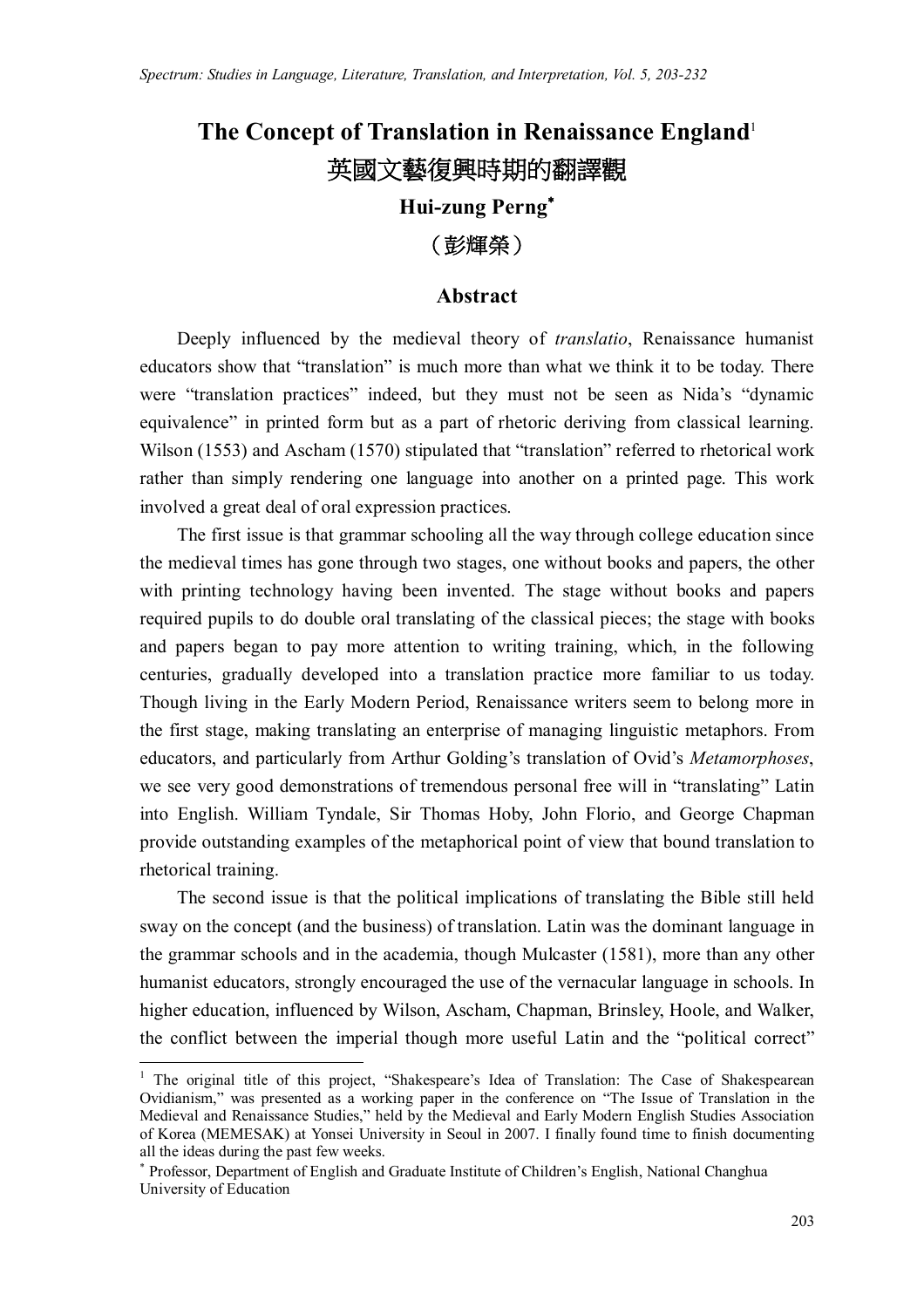English existed. This made rendering "foreign" languages into English a matter of hegemonic and legal encounter. On a safer side, though no less "political" in perspectives, translation became a way of rhetorical training in schools, an adventure into the nature of linguistic sports that made it to self-proximity, not faithfully conveying messages from the source. Moreover, because of its emphasis on use of metaphors, this kind of rhetorical training appears very curious to us.

The third issue is literacy. One of the reasons why translation practices in the medieval and Renaissance times look curious to us today is that reading for pleasure was far from a popular cultural activity. Still limited to the blessed wealthier classes, such as the gentry, the clergyman, the tradesman, and the yeoman, the learning of Latin formed a good part of the efforts in socio-political mobility, showing that classical learning, thus rhetorical training, was an important requirement for the young intellectuals in the system of patronage and the aspirers of the lay society, though only in limited number after a great deal of advances. The translation practice as we see in King James' Bible was rare. It simply could not obtain any popular momentum in educational arena, particularly for classical *auctores*.

I conclude that seen from the reality of the translation culture experienced by its time, even though it sometimes exceeds its boundaries with use of metaphors and tropes, "out-Herods Herod" (*Hamlet* 3.2.14), the concept of translation in Renaissance England may serve as a polished mirror to hold up to nature for modern translators.

**Key words**: translation, equivalence, English Renaissance, metaphor, translation culture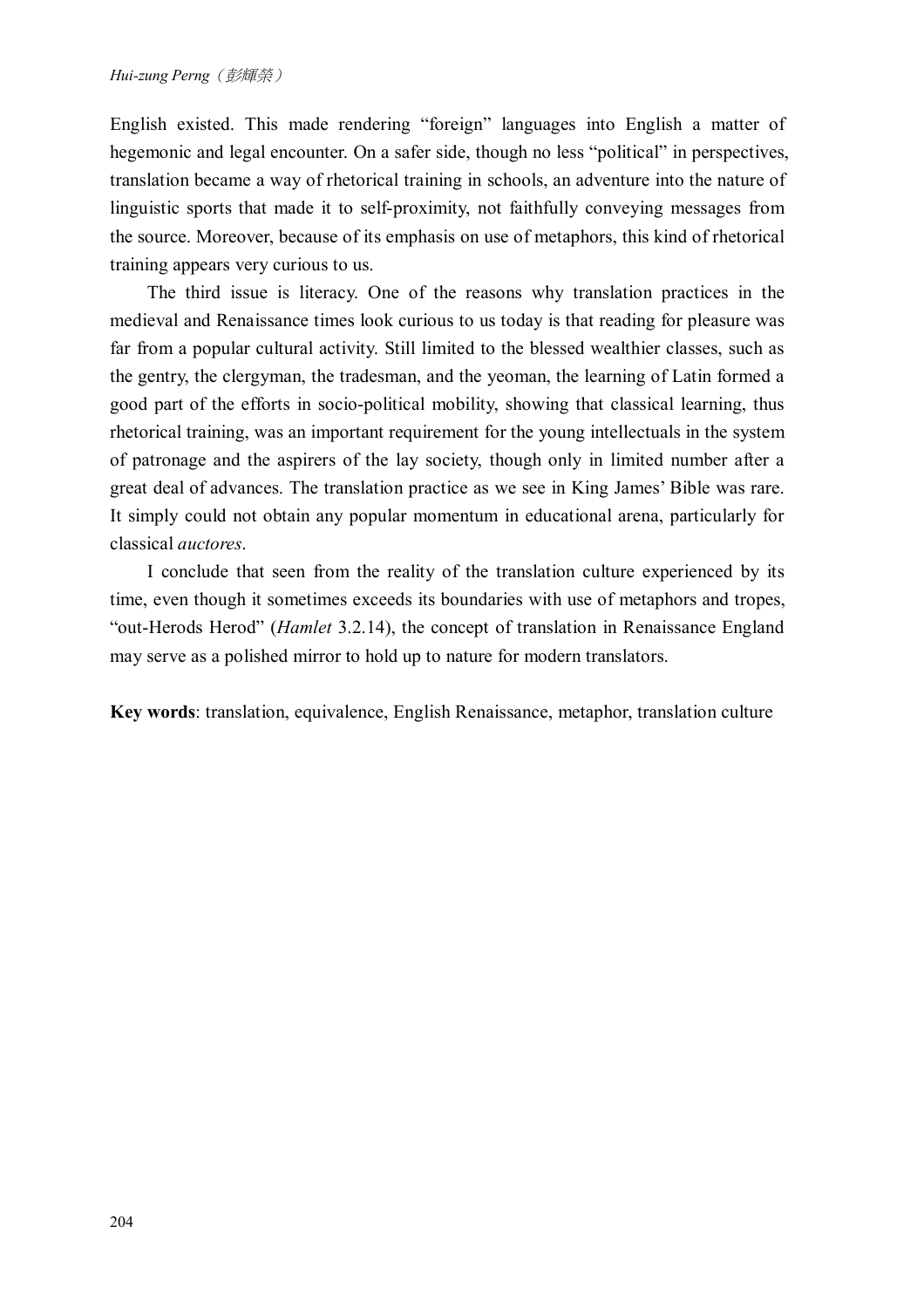# **英國文藝復興時期的翻譯觀**

# **The Concept of Translation in Renaissance England 彭輝榮**

# **(Hui-zung Perng)**

## **摘要**

受到中世紀 *translatio* 概念的影響,文藝復興時期的教育家所提倡的翻譯和我們 今天的觀念可能有相當差距。當時的翻譯觀,和 Eugene Nida 倡言之「靈動對等」 不同,它是和學習古典文學——尤其是拉丁文學——關係至深的修辭學。Thomas Wilson 和 Roger Ascham 認為翻譯指的是修辭學上的功夫,而不只是在紙上進行兩 種語言的忠實轉換。而且依據筆者觀察,這種修辭學上的練習,如雙向翻譯(double translation),必然存在大量的口譯訓練。

本論文談的第一個議題是自中世紀以來,從私塾至大學教育,翻譯實踐均分兩 階段發展,第一階段既無書,亦無紙張,即便初時有,也不易獲得。另一階段則紙 張已然發明,並且相對容易獲得。書籍與紙張付諸缺如的年代要求年輕學生練習對 古典文學進行雙向翻譯,而且從口譯開始,以省下紙張花費。書籍和紙張普及之後, 書寫練習慢慢變得重要起來,並且經過幾個世紀的演變,終於發展成今日我們熟悉 的口筆譯分家觀念。雖然活在早期現代,文藝復興時期的作家其訓練似乎仍未脫離 第一階段,使得翻譯成為高度口語化、經營管理個人雄辯生涯的事業。教育家們的 教科書提倡的,和 Arthur Golding 翻譯 Ovid 的《變形記》是這種高自由度翻譯的極 佳例子, William Tyndale, Sir Thomas Hoby, John Florio, and George Chapman 提供十 分多例子。他們都對自己的修辭翻譯學觀點——尤其是所謂隱喻觀點——提供許多 辯解。

第二個議題是聖經翻譯引起的政治意涵仍然對翻譯觀念和生涯經營有極大影 響。在私塾和學術語言訓練的場所,拉丁文一項都是最重要的。雖然和其它教育家 有些不同,Mulcaster 對學校使用本土語文 (英文)採取鼓勵態度。在語言教育中, 受到 Wilson, Ascham, Chapman, Brinsley, Hoole, 及 Walker 等文法教育家的影響, 帝 國語言雖然用途較廣,其和「政治正確」的本土英文仍有若干衝突。這使得將「外 語」翻譯成母語成為權力與法律的遭遇戰。為了相對安全起見──這雖然從其它角 度看來仍然可以很政治——翻譯實踐在訓練場所才變成修辭訓練,而且是對語言本 質遊戲和對自我完成的一種冒險,而不是今天我們所看到的忠實傳達原語訊息的活 動。再者,因為重視「隱喻」的使用,這種修辭訓練於今看來十分特殊。

第三個議題是低識字率的社經與政治意涵仍然遍佈社會。中世紀與文藝復興時 期的翻譯觀念之所以令今人覺得好奇的原因,是因為在當時能享受讀書樂的絕不是 廣大的平民人口。只有較為富有的階層,如貴族、教會、商人、和鄉紳等階層機會

國立彰化師範大學英語系與兒童英語研究所合聘教授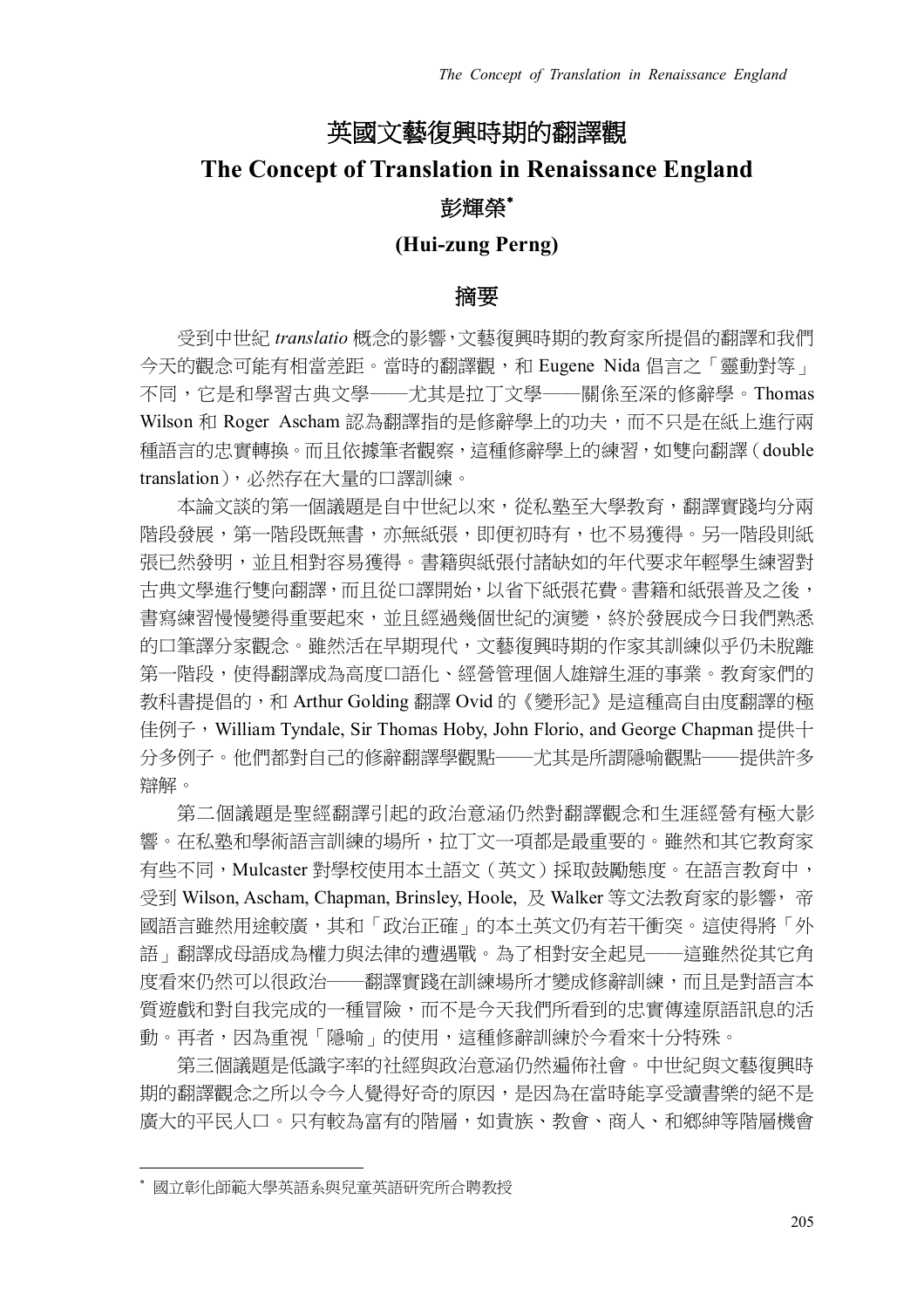較大,因此,學習拉丁文實是社會與政治流動的重要一環。這使我們瞭解,古典文 學和修辭學的學習極為重要,因為這門學問是貴族系統收編年輕知識份子的重要方 式,也是非教會的社會育才、選才的重要渠道。詹姆士國王的聖經所展現出的翻譯 觀念並不常見,在教育界無法推廣,尤其無法推廣至古典文學作家的翻譯。

筆者所獲結論是,在文藝復興時期,受其時代背景限制,翻譯文化縱然常常以 其修辭和隱喻的運用跨越文字的藩籬,其翻譯觀念仍然可以為今日翻譯實踐者提供 一面閃亮的鏡子,絕對可以幫助我們進一步瞭解翻譯的真正本質。

**關鍵字**:翻譯、對等、英國文藝復興、隱喻、翻譯文化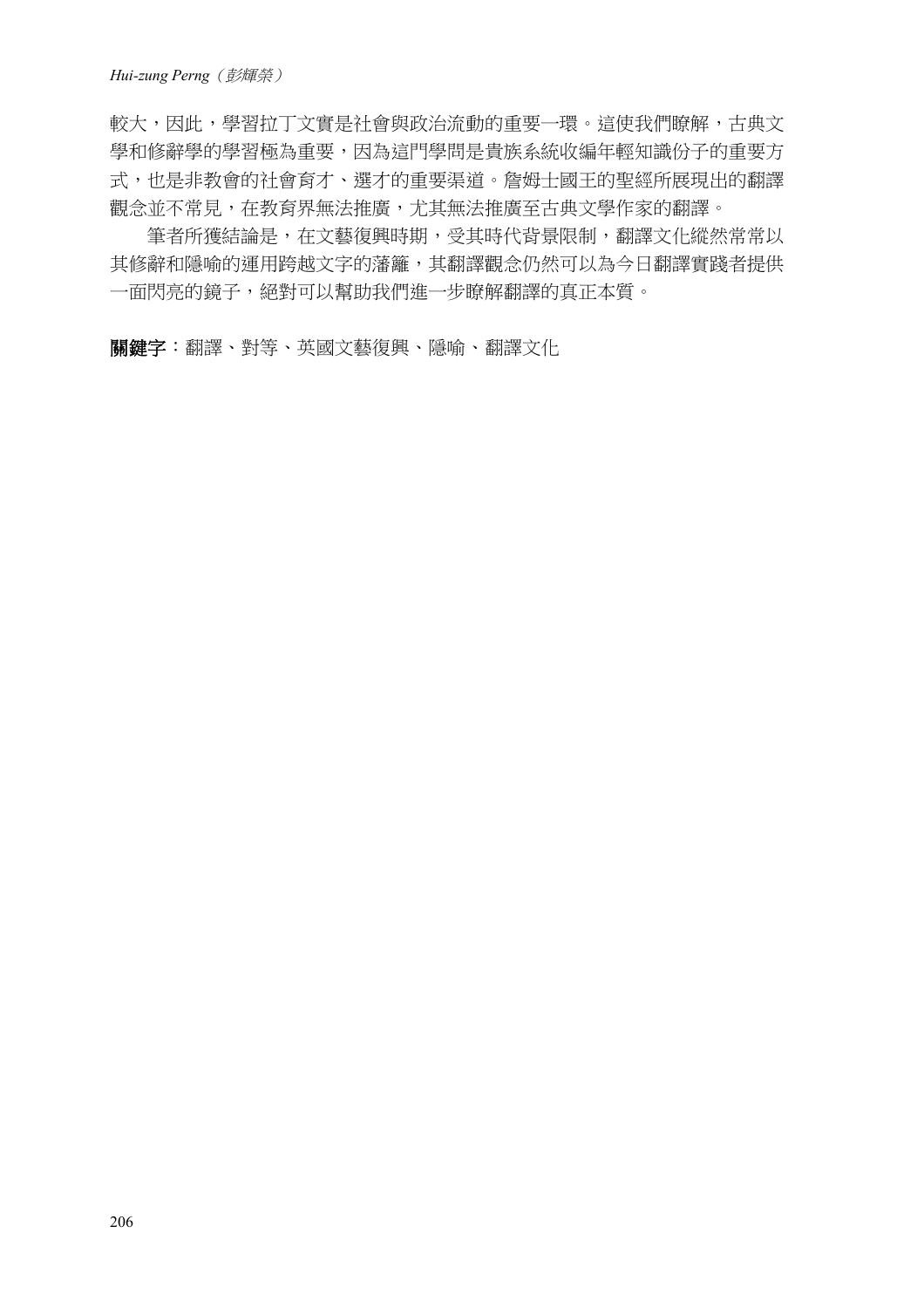*…from translation all science had its offspring.*  John Florio  $1603^2$ 

Translation since the medieval *translatio*<sup>3</sup> has always been torn between whether to conform to the surface meaning of the source language or to delve into the implications and find what is "equivalent" in the target language. Influential twentieth-century cultural theoretician and key figure of the Frankfurt School Walter Benjamin (1968) on the theory of translation insisted that "pure language" is all that matters in translation practice. "The task of the translator," he argued, "is to release in his own language that pure language which is under the spell of another, to liberate the language imprisoned in a work in his re-creation of that work" (Venuti 78). Eugene Nida (1964), who, unlike Benjamin, grounds his tremendous influence within the confines of translation study, invented the term "dynamic equivalence" claiming that such a translation strategy directs its focus "not so much toward the source message, as toward the receptor response" (Venuti 162). Not to disclaim them in any way, these two translation practitioners, representing two fairly different disciplines, somehow can arguably be said to represent the two extremes of the translation practice, in translation history called "freedom and literalism" (Morini), though to apply these two concepts to their statements requires aggressive qualifications on our part. There are theoreticians who attempt to mitigate the two extremist positions. For instance, on the phenomenon of the translation culture that has emerged hegemonically in the postmodern era, present-day translation theory guru Lawrence Venuti delineates a utopian world where the difference between domestic and foreign cultures and languages, between TL (target language) and SL (source language), become milder. He says—one might perhaps argue a little wishfully—

> Translation never communicates in an untroubled fashion because the translator negotiates the linguistic and cultural differences of the foreign text by reducing them and supplying another set of differences, basically domestic, drawn from the receiving language and culture to enable the foreign to be received there. The foreign text, then, is not so much communicated as inscribed with domestic intelligibilities and interests. The inscription begins with the very choice of a text for translation, always a very selective, densely motivated choice, and continues in the development of discursive strategies to translate it, always a

<sup>&</sup>lt;sup>2</sup> In his preface to the translation of Montaigne's *Essays* Florio writes: "Yea but my old fellow Nolano told me, and taught publicly, that from translation all science had its offspring. Likely, since even philosophy, grammar, rhetoric, logic, arithmetic, geometry, astronomy, music, and all the mathematics yet hold their name of the Greeks; and the Greeks drew their baptizing water from the conduit pipes of the Egyptians, and they from the well-springs from the Hebrews or Chaldees" (Robinson 133). We can assume that he didn't mention Latin because it came later than the Greeks.

<sup>&</sup>lt;sup>3</sup> Michelle R. Warren states that the vernacular "author-translator" in the Middle Ages usually could "overcome the aesthetic pitfalls generally attributed to translation" (3).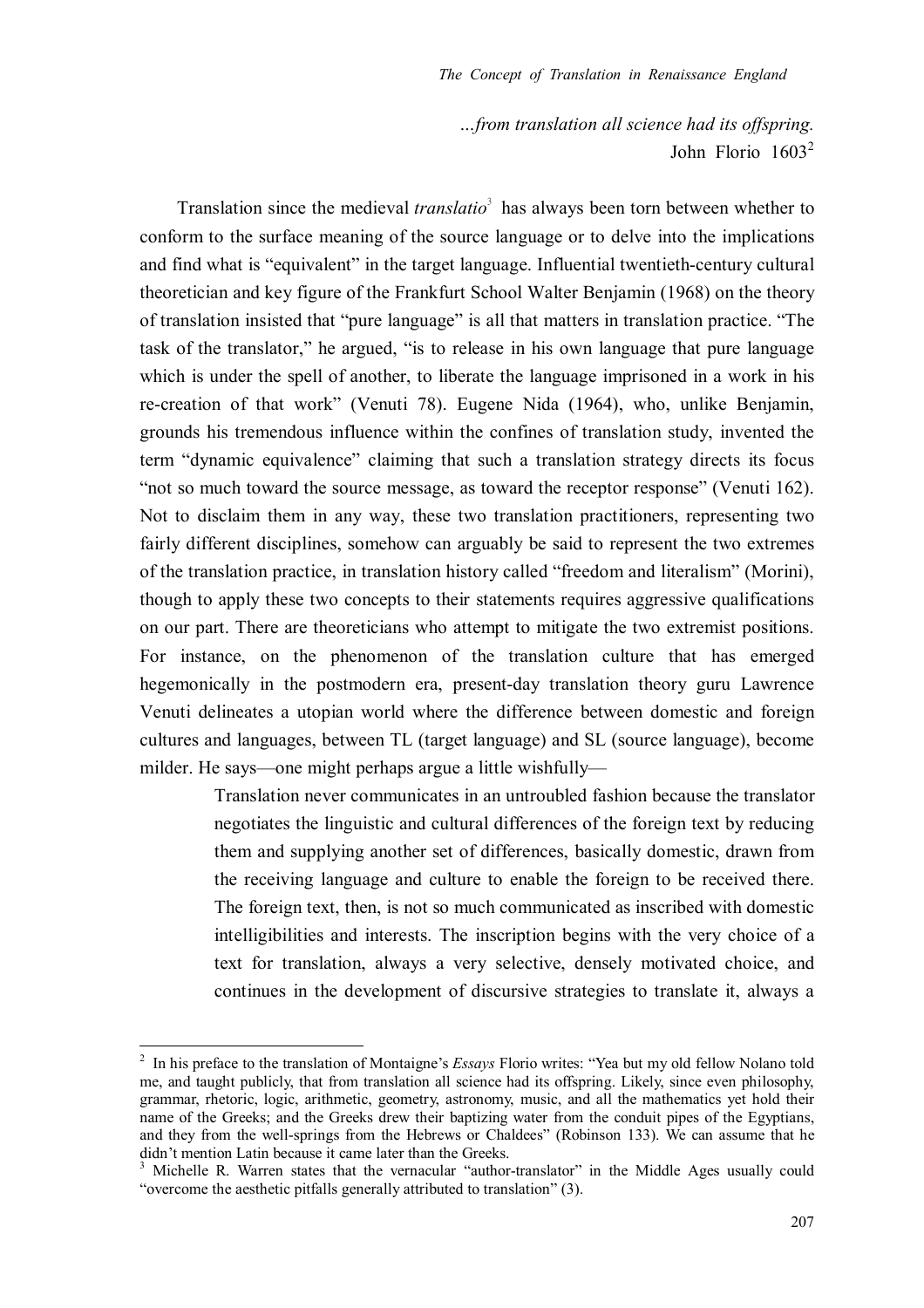choice of certain domestic discourses over others. Hence, the domesticating process is totalizing, even if never total, never seamless or final. (Venuti 482)

But such a world centering on language difference and cultural heterogeneity indeed predicts the existence of "heterogeneous communities," where communication becomes totalizing, unique and impartial for different ethnic communities and sectors of the society. This utopian world takes special interest in the various uses of the translated text, attracting readers from different ethnic constituencies that form the reading public, the "discursive strategies," of the translating language. Domestic institutions are created to meet different intellectual and production challenges, whether it be "academic or religious, cultural or political, commercial or municipal" (Venuti 491). Thus, a community of translation, rather like a M. M. Prat's linguistic utopia, comes into being; its language, identity, and social position, though contested amidst different levels, are widely interpreted and accepted through the fact that in the receiving languages there indeed exists a new culture, a culture of translation. And this culture, dismantling its former mono-linguistic wear, celebrates in its being a linguistic "zone of contact"<sup>4</sup> between foreign and domestic, particularly within the domestic scenario (Venuti 491).

Thinking self-reflexively, drawn from Venuti's thought on that world of utopia, we probably live in a translational culture, and there is no time in British history as the Renaissance so close to the one we live in at the present time, not only here on this small Far-Eastern island, but also other corners of the world. A highly developed translation culture in human history is arguably very special, because it demands advanced literacy, not readily attained in all human history, and it must meet challenges from all levels of intellectual and production needs. As what John Florio in 1603 said, which I quoted before this paper begins, "from translation all science had its offspring," this culture in Renaissance England should probably not only be regarded as a tribute to the scholarly discipline called "translation." It demands broader and deeper investigation.

So here we begin. Roughly around the 125 years between the beheading of Sir Thomas More in 1535 and the ascendancy of Charles II in 1660, the population of London increased from 50,000 to 500,000, ten times of the size of the previous century. During this period, the publications of the descriptions of the images of the metropolitan city, and "praises, sermons and moral pamphlets, ballads and satires, chronicles, plays, and pageants" (Manley 125) grew in a rate never imagined before. For the first time, the government must issue fiats for "laborers, artisans, immigrants and paupers" who wanted to settle in the city (Manley 126). A historian reports that by the early seventeenth century almost all London population, uneducated particularly, have already felt the impact of

<sup>&</sup>lt;sup>4</sup> Venuti gets this term from M. L. Pratt's essay "Linguistic Utopias" anthologized in N. Fabb, D. Attridge, A. Durant, and C. McCabe, eds., *The Linguistics of Writing: Arguments between Language and Literature*, Manchester: Manchester UP, 1987.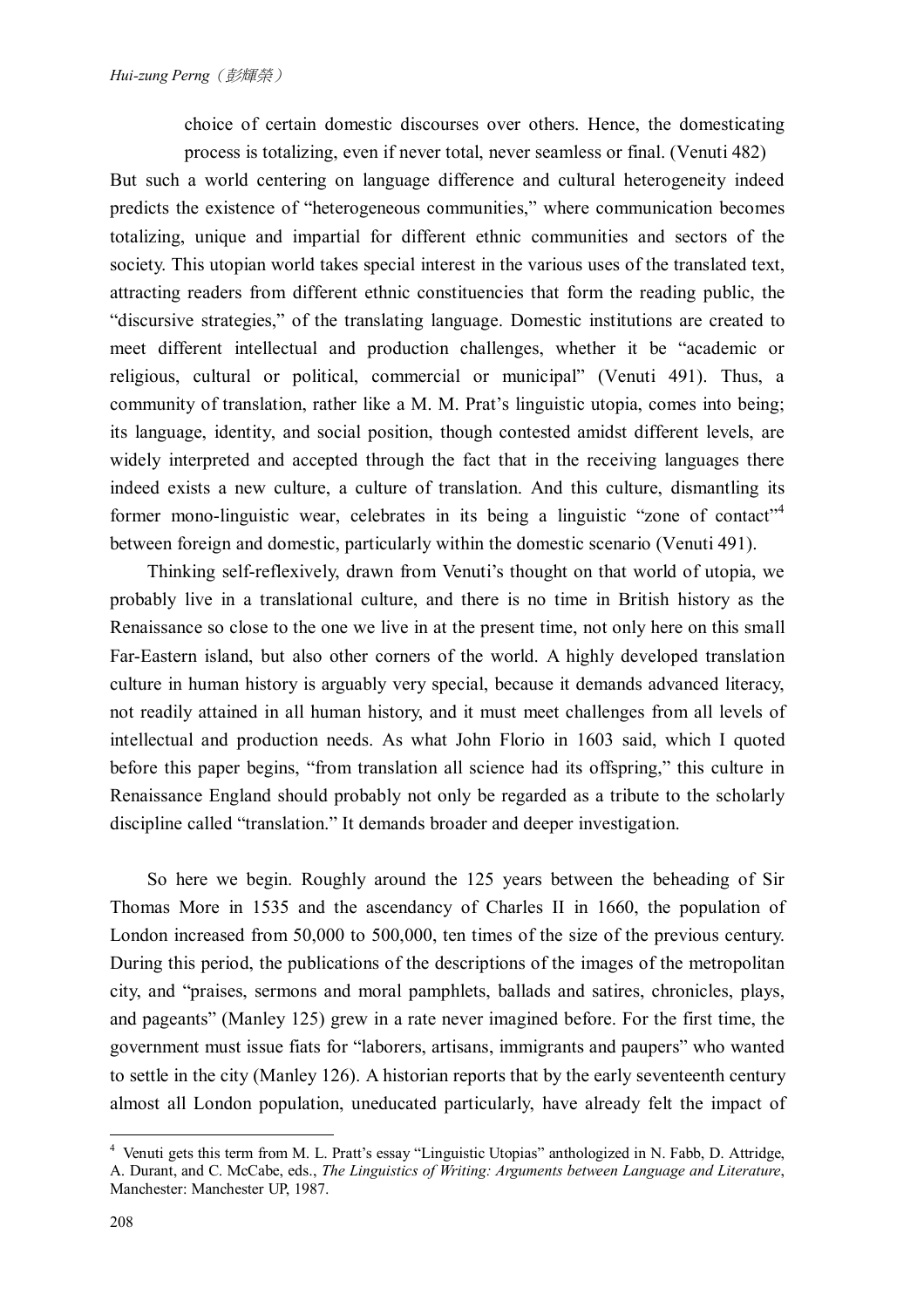"the applications of literacy and the products of a literate culture" (Wrightson 195). The "products" included thousands of ballads, poems that tell stories, and hundreds of thousands of "almanacs," which, now an obsolete term in literature, was a kind of publication that bridged the knowledge of the populace and that of the elites. The cost of an almanac, for instance, was low, only about two to six pennies (Wrightson 196), about the same as the majority of the playgoers afforded for enjoying a play in the south side of Thames on a sunny holiday afternoon (Harbage 59). Literacy advanced rapidly, though not yet widely distributed to the lower class (Wrightson 187-91). Historians report that in 1648 a bookseller in London listed 1200 entries in his inventory, among which there were stocked 110 bibles, dozens of psalters and works of Erasmus, Andrewes, Sibbes, Stubes, Perkins, Robert Bolton, Thomas Shepherd, John Saltmarsh and many others, including, of course, Shakespeare and Cervantes (Wrightson 198). More significantly, higher education abounded and produced 'gentlemen" who later would be selected to dominate the political arena of the Elizabethan and Jacobin courts. These gentlemen came from a college education that was based on "the classics, logic and rhetoric, history, theology and modern languages" (Wrightson 192). To give an idea of how they lived through the literacy movement, in 1584, only 48 per cent of the MP received college education, but in about 60 years, by 1642, some 70 per cent of them had been to a university or Inns of Courts or both. In 1584, 54 per cent of the active justices of Somerset and 50 per cent of those of Northampton Shire can be regarded to belong to the category of intelligentsia, but by 1636, the percentage gained up to 86 and 82 per cent respectively. The gentry class was 100 per cent literate. Governing means you must be educated in language-related disciplines (Wrightson 192). Morality became a part of the techniques you learned through language—so you become "ludic and agonistic" (Lanham 4): for example, one's character and competency are judged through "the modes of identity-formation, systems of belief, habits of deportment and civility, means of aggression and defense" (Manley 298). We are thus intrigued by the translation culture they lived in.

In my research into the vogue of Ovid in this period's literature and culture during the past two decades or so, I once wrote the following statement explaining what I believed to be "Shakespearean Ovidianism":

> Shakespearean Ovidianism refers to love and passion represented in the large variety of characters Shakespeare has created. The linguistic expression or play of the love and the passion often draws from the complex human desires Shakespeare takes to heart from Ovidian mythic characters. They generally emerge as eroticism on stage. The desire felt by the characters from both Ovid and Shakespeare often recalls the spirit of metamorphosis which is often used to depict personal identity. However, we find that when desire and personal identity are in focus, society must also be brought in. (Perng 2002: 72-3)

It is easy enough to imagine today that foreign literature must be very difficult to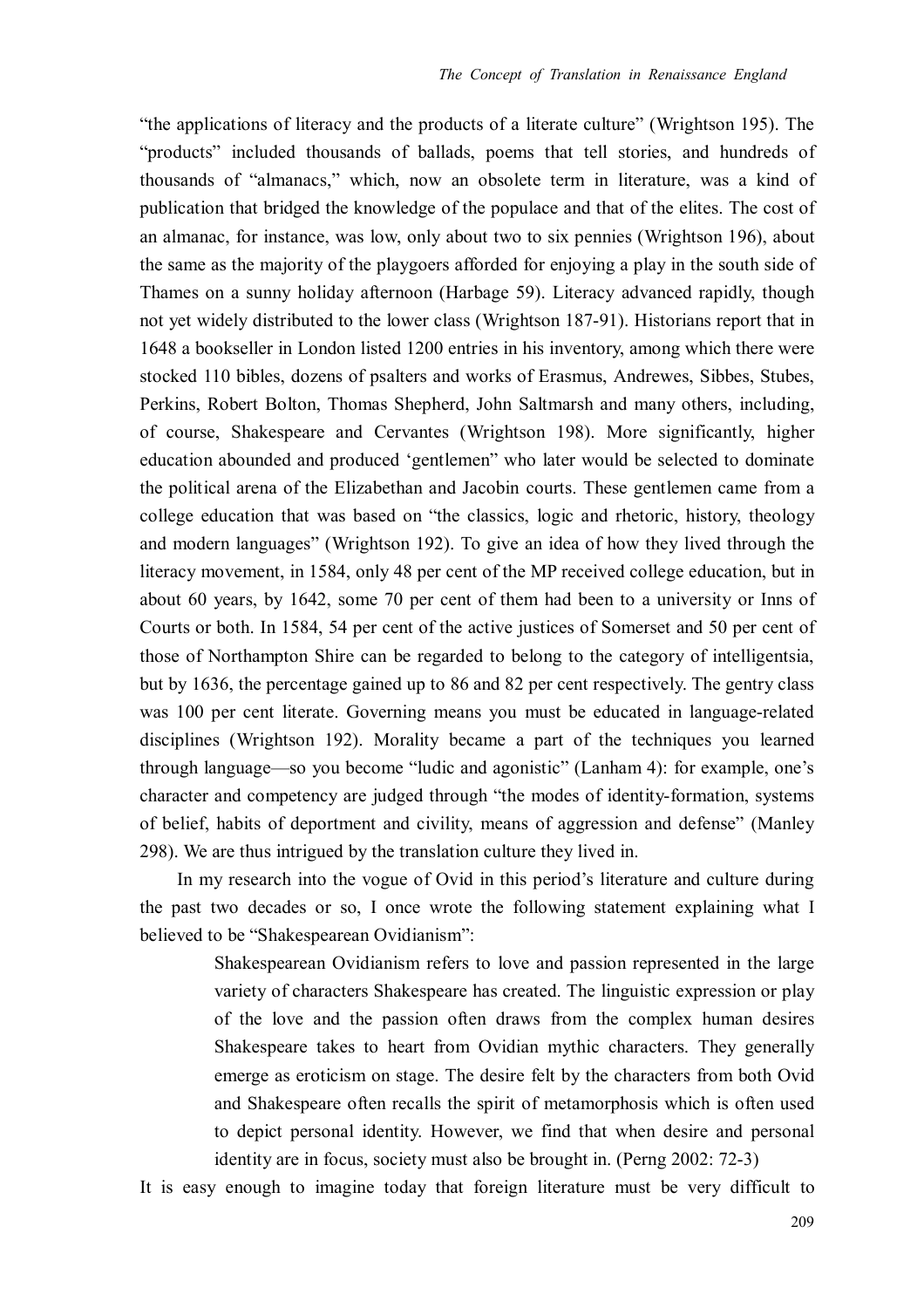whoever try to render it into their mother tongue. In any time and space in human civilization, cross-cultural situations, fictional or factual, are arguably present for writers. Even as agent or agency of the society, I might add. They want to cope with it, but there are times, abundantly manifested in literatures all over the world—such as English literature in the Renaissance—when they feel that their mother tongue is inadequate in many ways, and this sense of difference (in other terms, inferiority) makes them feel, either out of a desire for socio-political mobility, or a suffering conscience to achieve proximity of the self, or a sense of social duty thrown on them by the community that makes them, an anxiety to improve their own tongue and hence enrich the culture that defines their nation-state.<sup>5</sup>

 One may object that it is a little far-fetched to argue that Shakespearean Ovidianism should be burdened with this much implication. But in present investigation, I believe I have discovered an interesting phenomenon that probably can explain why writers in Renaissance England such as Shakespeare would see translation in the way they did:

Were the world mine, Demetrius being bated,

The rest I'd give to be to you *translated*.

(*A Midsummer Night's Dream* 1.1.190-1 )

To put the wording in order, the speaker, Helena, means "Even if I have the whole world, without Demetrius' love, I'd give it to you to be 'translated.'" That means the receptor *could* do whatever she wants with words. This is a typical Shakespearean humor. The speaker suffers from unrequited love from a courtier, Demetrius, in Theseus' court. Without his love, the world simply means nothing to her. The word "translated" here makes the concept of translation in Renaissance England appear rather puzzling. To find a satisfactory answer for this, even just a part of it, I resort to the idea of borrowing. In the Renaissance, if one was to be a writer, he needed to borrow things from classical writers, and "borrowings provide the raw material which he moulded into an artistic whole, shaping it to maintain interest through variety in accordance with principles of construction" (Bolgar 320-1). Almost all of Shakespeare's contemporary writers took Latin, Greek, French, or Italian lexicons and turned them into English, not having to worry about being accused of plagiarism or disingenuity. Today, translation and creative writing belong to different disciplines and are analyzed as such with disparate theoretical underpinnings (See Venuti's selections). To the Renaissance writers, who seem to have "domesticated" too much (to use Venuti's word), these two fields seem to be curiously one and the same. Helena's use of "translated" seems to mean exactly this: You can use your own will to make other people's things "become" yours through translation—and this crystallizes the etymology of the concept of translation for our puzzle. Our

 $\overline{a}$ <sup>5</sup> Roger Ellis says that the "nation" in the title of his 2001 book is "always being constructed out of pre-existing material found in other cultures and languages" (5).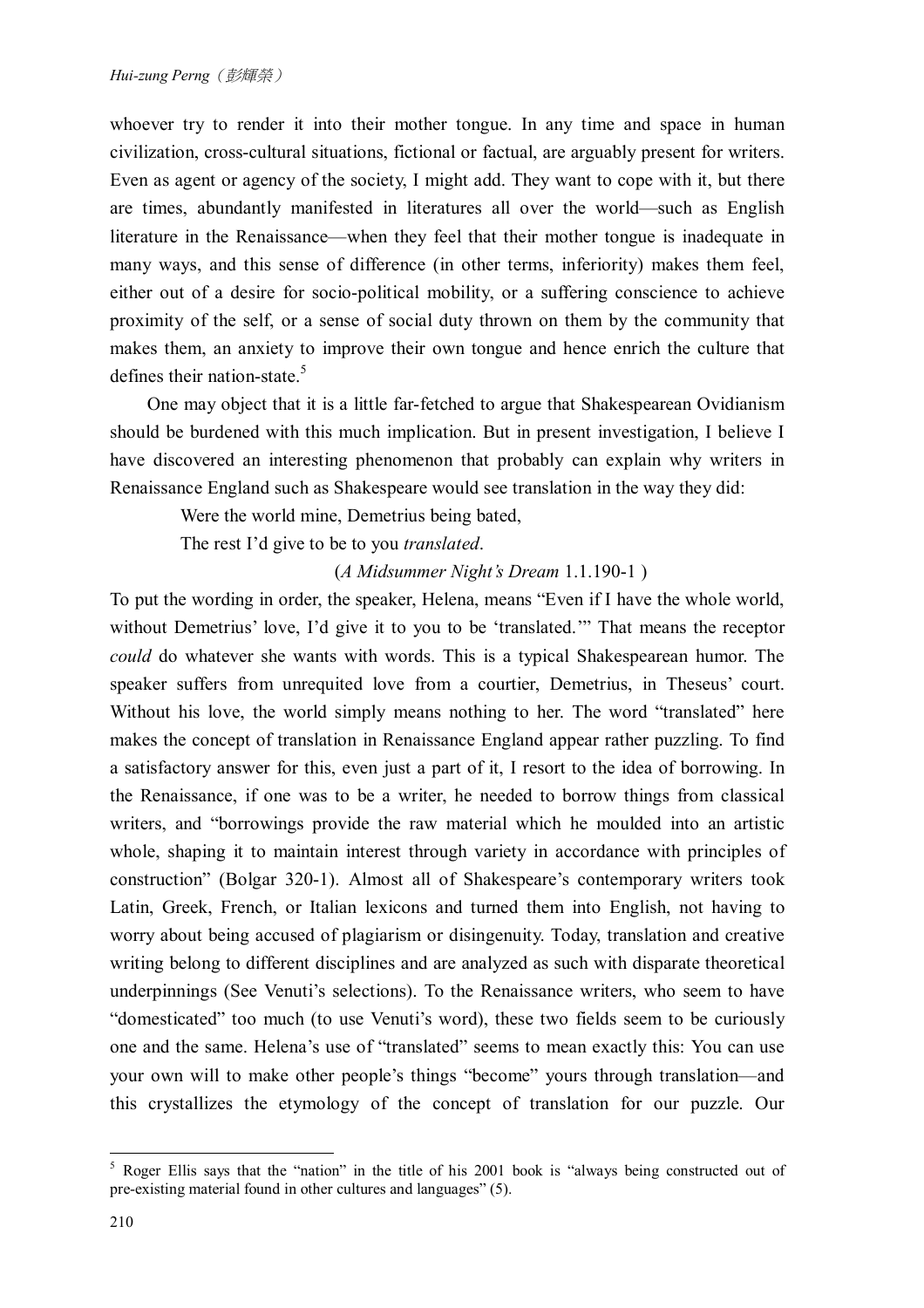assumption is that Shakespeare was reminiscing his youthful school training in rhetoric, with a great deal of intellectual wit that aimed at communicating with the audience that shared the same experience.

 In my 2002 essay, I also gave a part of the answer to this puzzle, particularly concerning Shakespeare. I explained how Ovidianism could serve as an agent that wrought influences on Renaissance English society:

> I want to see Ovidianism…as a statement, a semiotic code, or as an agent to reflect, mediate, intervene, contain, and subvert the historical development of economic production, a sociocultural sector of the micro-physics of power, and a logico-narrative of the culture itself. I believe that Shakespearean Ovidianism should be so investigated because we can better understand its more precise status in both Shakespeare's *oeuvre* and in Renaissance culture in general. (8)

"[T]he structure of literature is similar to the structure of language" so structuralism would say (Bressler 109), and I think we have many reasons to inscribe in this linguistic view of interpretation and representation, later in postmodern era turned into a Lacanian theoretical venture into psychoanalysis. The language of Ovid was the language of love to writers in Renaissance England. And this language functioned as a foundation that erected its social structure:

> The language of love [is] symbolic, veiled and safe though politic, mysterious, omnipotent, and powerful; resourceful and in perspective, and most importantly, it's provided by renowned humanist educators such as Roger Ascham, Thomas Elyot, Erasmus, and Richard Mulcaster. It was this language that was most capable of describing the wish for a continued social order, the sociopolitical situation. (10-11)

Granted the writers had many choices, according to their school of training in rhetoric and Latin, it all came down to Ovid:

> They had a few options to choose from, Neoplatonism, Petrarchism, Courtly love, and so on. But most expressive and sophisticated of all, as far as the classical authors and genres were concerned, was Ovid and his mythological tales of love and passion. In George Puttenham's generic hierarchy, Ovid practically influenced all. These genres included what he called the Heroick, Lirique, Eligiack, Comicall, Tragicall, Satyres, which we should probably understand as epic, romance, pastoral poetry, the epyllion, sonnets, and a sub-genre of Elizabethan drama that attempted to include all above: the city comedy such as Shakespeare's.  $(10-11)^6$

 $6$  Puttehham writes, "As the matter of Poesie is diuers, so was the forme of their poemes  $\&$  maner of writing, for all of them wrote not in one sort, euen as all of them wrote not vpon one matter." Then he points out ten genres of Renaissance literature : Heroick, Lirique, Elegiack, Comicall, Tragicall, Eglogue, Satyres, Epigrammatistes, Mimistes, and Pantomimi (26-28). The spelling is distinctly his own.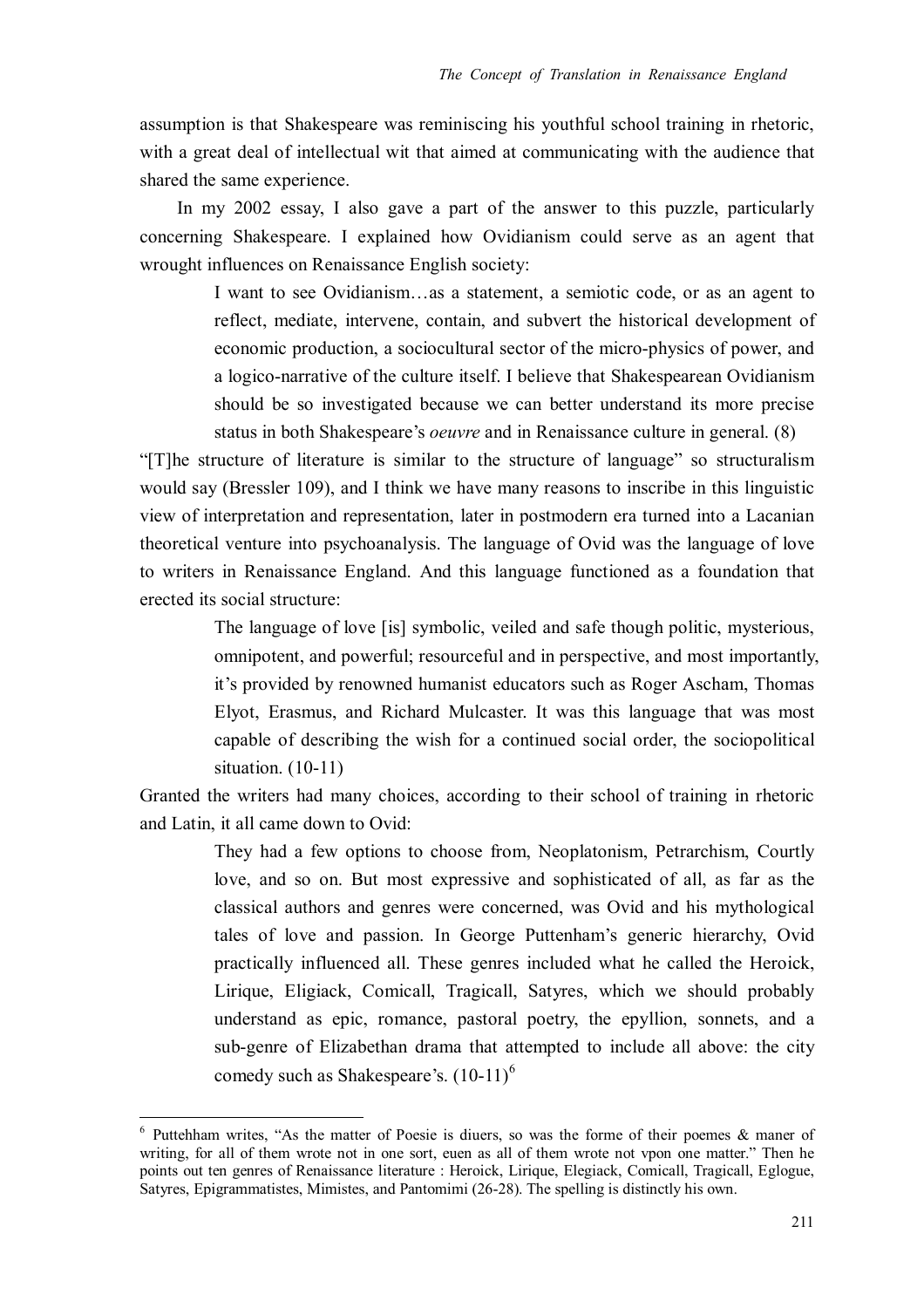In Renaissance England, "[a]ll the writers who received a humanist education set themselves at some time or other to imitate the ancients, and when they did so *they consciously or unconsciously transferred to their vernacular efforts some of the methods they had been taught for imitating in Latin*" (Bolgar 326, emphasis mine). We must remember that for writers such as Shakespeare, Greco-Roman culture, though not necessarily deemed "foreign" at the time, was nevertheless conveyed in a linguistic medium utterly foreign to the general public. Hence efforts must be made to understand the cultural transference that took place. I proposed to see Ovidianism not only as an archeological site serving as a manifestation of semiology for understanding the culture of Renaissance England that demands meticulous study. I also want to insist that that culture was a translation culture that furnished fertile grounds for understanding the appropriation, embodiment, and representation of relevant "pattern, situation, structure, nature, person, object, act, role, process, [and] event" embedded in the languages writers such as Shakespeare employed (Burke 503-4). The writers and the cultural symbols they represented, no doubt, were products of a world that had diligently ploughed through what Ascham termed *imitatio*, but that's an *imitatio* that relied more on rhetorical wits than on what we know today as translation. Kenneth Burke used to broach, a little derogatively, a term "scientific realism" to explain how we perceive linguistic reality (503-4). Indeed, compared to our scientific realism, the Renaissance self was given a different, if not broader, horizon to dig deeper into the reading and writing culture they lived in. And I want to argue that they really knew how this worked. As Roger Ellis and Liz Oakley-Brown on the construction of the English subject rightly argue: "the translator and the translated text, thoroughly absorbed in issues of signifying systems and difference, are pivotal in constructing, and deconstructing, the subject" (Ellis  $\&$ Oakley-Brown 2001: 48). Shakespeare, the ingenuous "imitator," was a reader reading extensively, extremely liberal about his sources (at least as we understand it), but, indeed, "fragments which others excerpted from the classics had come to him along a thousand devious paths to form the essential fabric of his outlook" (Bolgar 327). For Shakespeare, and most probably for his contemporaries, to write seems to mean using classical sources—Ovidianism for example—as linguistic codes to structure their disparate identities, or the subjects that served the cultural-political community they lived in.

## **Definitions of "Translation" in** *Oxford English Dictionary* **(1968)**

There are three definitions recorded in *Oxford English Dictionary*.

I. To transfer, transport in religious terms: a) To bear, convey, or remove from one person, place, or condition to another; to transfer, transport; *spec*. to remove a bishop from one see to another, or a bishop's seat from one place to another; also, to remove the body or relics of a saint (or a hero) from one place of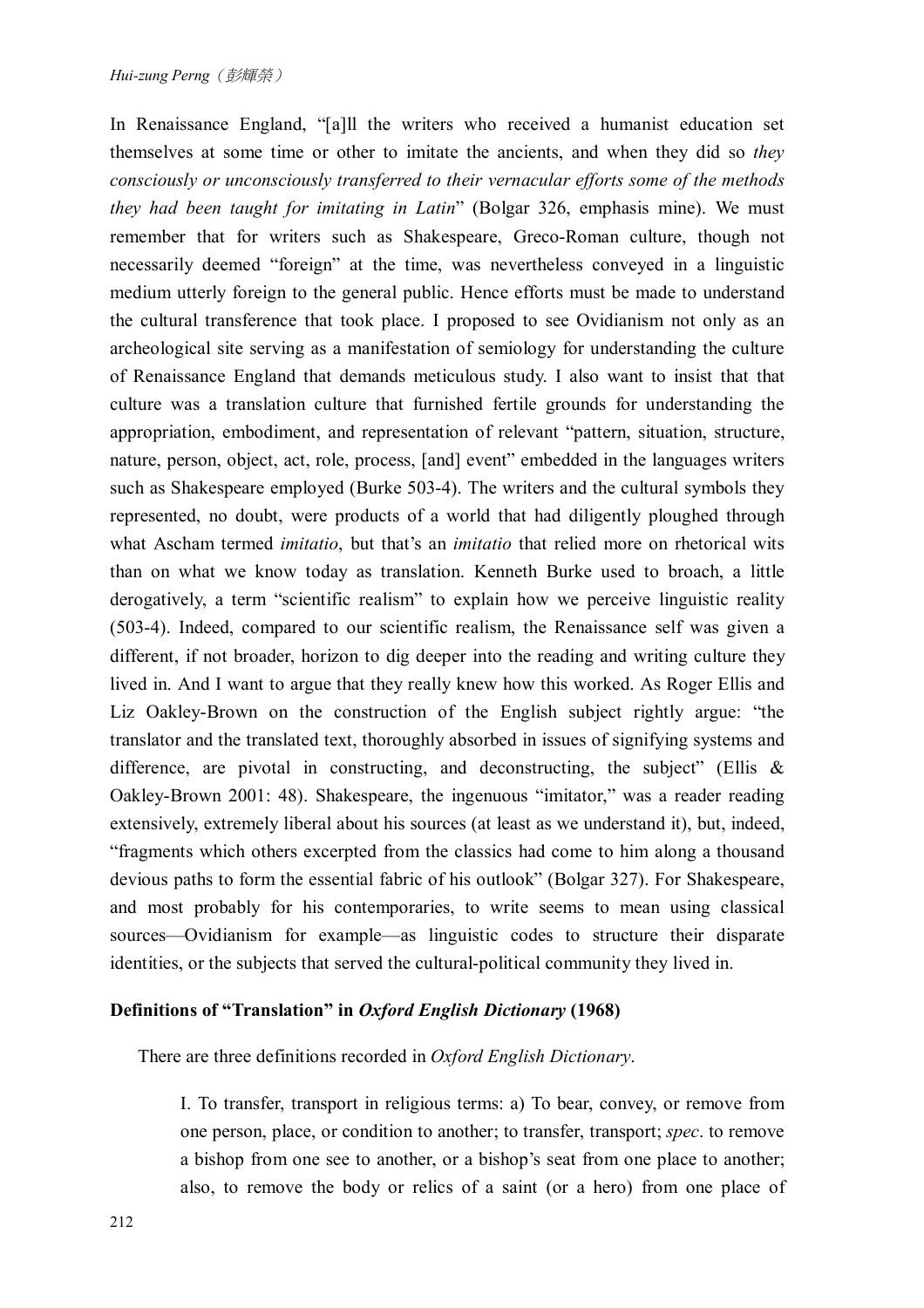interment or repose to another. b) To carry or convey to heaven without death; also, in later use, said of the death of the righteous, late ME.

II. To translate one language into another; therefore to "interpret": 1. a) "To turn from one language into another; to change into another language retaining the sense" (J.); to render; also, to paraphrase Middle English. b) *absol*. To practice translation; also *intr*. for *pass*., of a language, speech, or writing: To bear or admit of translation 1440. 2. *fig*. To interpret, explain; also, to express (one thing) in terms of another 1509.

III. To change in either form or content; therefore, to transform one's feelings or inner spirit: 1. To change in form, appearance, or substance; to transmute; to transform, late Middle English. 2. To re-transmit (a telegraphic message by means of an automatic repeater.) 3. To transport with the strength of some feeling, to enrapture, entrance, *arch*. 1643.<sup>7</sup>

The first use of the above three definitions is basically irrelevant to our topic, but we see the second and the third uses in Renaissance England fairly often, and the third use, referring to change of form and nature, is most interesting to our topic. This use is not directly related to what modern scientific realism practices as "translation," but the second use does refer to what we know as "translation" today. Judging from the evidences we are to present here, Renaissance translation culture actually refers to a very different idea. In this paper, I want to argue that what Renaissance writers believed to be "translation" in fact should probably refer to what Douglas Robinson calls "representational translation" (1991: 137) instead of the pragmatic practices from SL (source language) to TL (target language) that many a today's translational practitioner have inscribed in, and that without distinguishing what "debt" they should pay (Venuti 426).<sup>8</sup> Renaissance writers' concept of translation has more to do with cross-cultural rhetorical adaptation, which at the time was propagandized as "*imitatio*;" it is not simply "translation" of one language into another. It emphasizes variation (Erasmus called *copia*, meaning "plenty" or "abundance"), focusing on ways of variation in discourse.<sup>9</sup>

## **Thomas Wilson (1524-1581)**

Baldwin in several important occasions of his now classic *William Shakespeare's Small Latine and Lesse Greeke* mentions how Thomas Wilson's *The Arte of Rhetorique* (1560) must have exerted tremendous influence on Renaissance writers' rhetorical training. According to Thomas Wilson, an orator must tell his story in plain English, so his hearers can fully comprehend his points (30). Among the five categories to be

<sup>7</sup> See the 1968 edition of *The Shorter Oxford English Dictionary*.

<sup>&</sup>lt;sup>8</sup> "Debt" is Derrida's word. We assume he did not mean it to only signify commercially.

<sup>&</sup>lt;sup>9</sup> See Wikipedia's definition.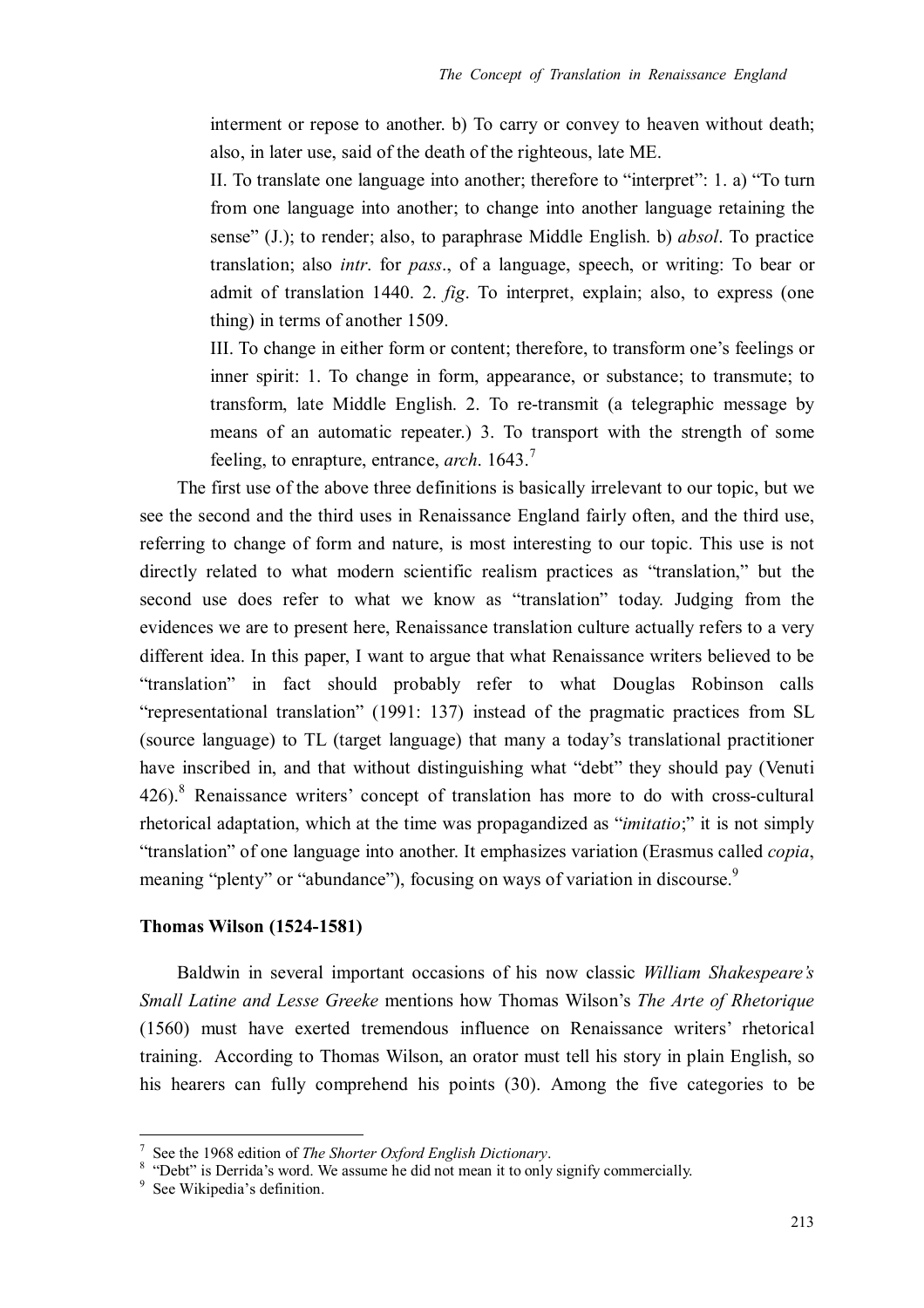considered as significant in oration—invention, disposition, elocution, memory, and utterance (i.e. delivery, 33)—he believes elocution is closely knitted in with what he calls "translation." He divides the performance of an oration into seven steps: introduction, narration, proposition, division, confirmation, confutation, conclusion (35)—all fairly accessible to the argumentative writings today. "Confirmation" and "confutation" actually refer to reasoning in both directions, equal to pros-and-cons in an argument. The three occasions in broaching a "matter" are the sites that concern our theme: "Either the matter consisteth in praise, or dispraise of a thing or els in consulting, whether the cause be profitable, or vnprofitable: or lastly, whether the matter be right or wrong" (35). These he entitles "Oration demonstrative," praising and dispraising people and things; "Oration deliberative," analyzing things that are in or not in the interest of the public; and "Oration iudicial," evaluating things in moral terms (36-7).

For Wilson, elocution means to find the best words to explain or further exemplify invention, "[so] that reason semeth to be clad in Purple, walking affore both bare and naked" (38). There are four things to consider in elocution: plainness, aptness, composition, exornation (38). This last concept, "exornation," seems to be most taxing but, for some reason, has become obsolete today. Our conjecture, however, is that it probably referred to "choice of words," the most important of which is related to using tropes for decorum and understanding—"Wee may boldely commende and *beautifie* our talks with diuers goodly colours, and delitefully *translations*, that our speech may seeme as bright and precious as a rich stone is faire and orient" (40, emphasis mine). Polonius in *Hamlet* gives the word "beautifie" a very interesting evaluation, and to think of rendering translations as employing beautiful words is certainly alien to modern linguists.<sup>10</sup> A trope for Wilson is "an alteration of a worde or sentence, from the proper signification, to that which is not proper" (42). "Proper" here means "one's own," as "my proper son" in *The Tempest* 3.3.60 and "my proper life" in *Hamlet* 5.2.66. Wilson explains why the concept of trope can become important in oration and in "translation." There are four things to be observed in "choise of words." First, the words must be suitable "vnto the tongue wherein wee speake." Then, he says, "they bee plaine for all men to perceiue;" and then "they be apt and meete, most properly to sette out the matter;" and, lastly, they must be "*translated* from one signification to an other (called of the Grecians *Tropes*)" (40, emphasis mine). This is a curious concept. Why must choice of words be "translated"? According to the second definition of Oxford English Dictionary, this must mean "To turn from one language into another; to change into another language retaining the sense." But we are still in a loss. To understand the precise meaning of the word "translate" used in Early Modern England—and thus in writers—we must return to Wilson. Wilson mentions borrowed words and "change of sentence or speech with much

<sup>&</sup>lt;sup>10</sup> In *Hamlet*, "beautified" is said by Polonius to be "an ill phrase, a vile phrase" (2.2.111).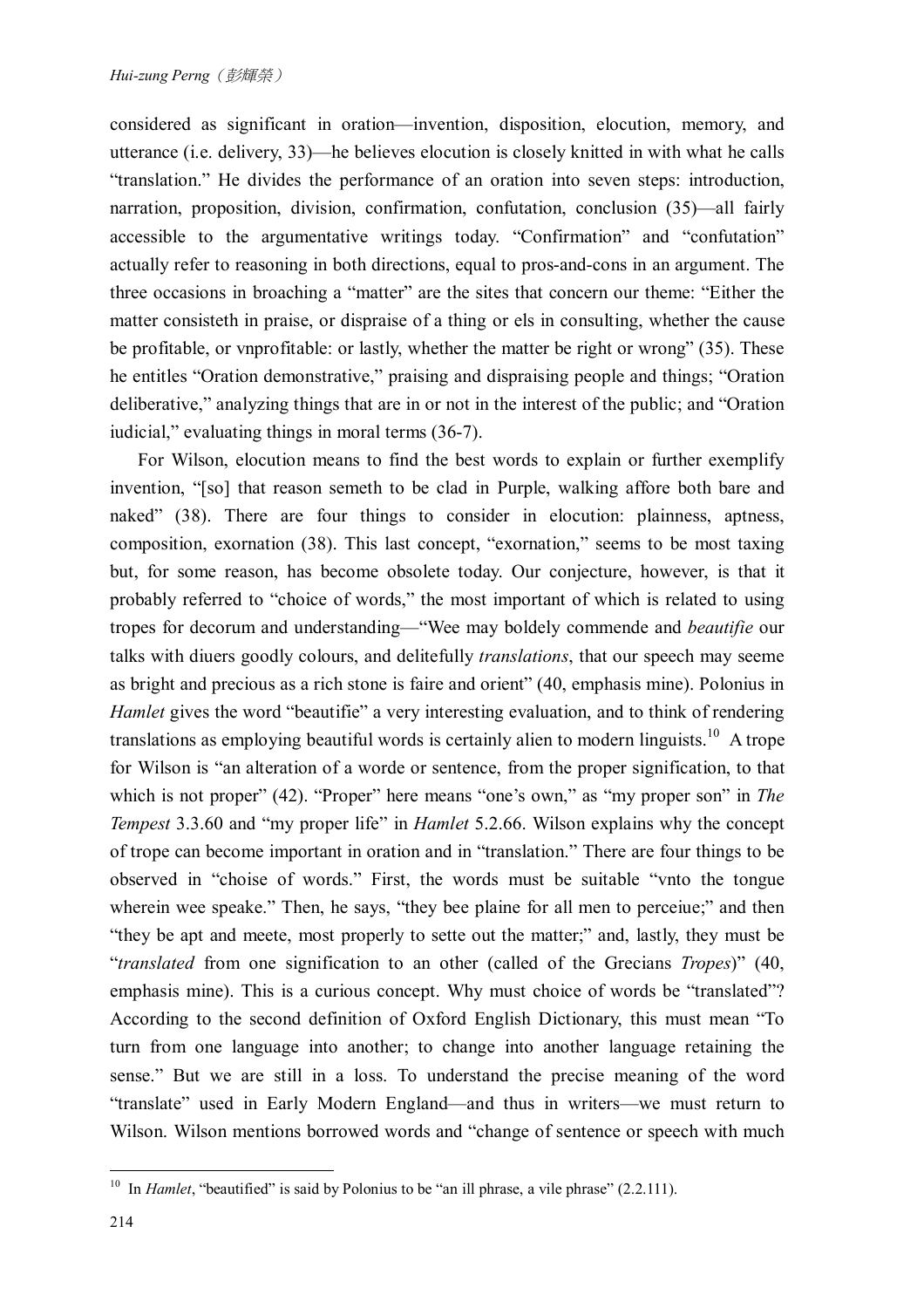varietie" (40). Therefore, in "exornation," the use of what is known as "figures of speech" today becomes important, which means "a certain kinde, either of sentence, Oration, or worde, vsed after some newe or straunge wise, much vnlike to that which men commonly vse to speake" (41). Wilson's taxonomy of figures of speech is quite different from that of the formalist approach developed in the second quarter of the twentieth century—any dictionary of literary terms will reveal this. There are, he continues, three kinds of figures. One is "when the nature of wordes is changed from one signification to an other, called a *Trope*, of the Grecians." A second are those that "serueth for words when they are not changed by nature, but only altered by speaking, called of the Grecians *Scheme*." The third kind is "when by diuersitie of inuention, a sentence is many wayses spoken, and also matters are amplified by heaping examples, by dilating arguments, by comparing of things together, by similitudes, by contraries, and by diuers other like, called by Tullie *exornation* of sentences, or colours of *Rhetorike*" (41, emphasis mine).

Just like Stephen Greenblatt's "poetics of Purgatory,"<sup>11</sup> what we have discussed so far is in effect a version of "poetics of translation" developed in Renaissance England, for the terms "trope" and "figures" obviously have much to do with the concept of translation owing to which Shakespeare and his contemporaries could properly be called playwrights and poets. It's sometimes quite difficult to distinguish between elocution, "exornation," figures, tropes, and "*Rhetorike*" programmed in Renaissance rhetorical or oratorical skills. Suffice it to say that after "invention," all that follows in oration seem to focus on the "iudgment" of "figures" or "tropes," e.g., "vse translation of words" (41). In sum, it all boiled down to "choise of wordes."

To explain "translation of words," Wilson gives a very vivid example on how to describe a biblical Pharisee. If we are to observe the law of rhetoric, what we should do, he says, is to construct dispraise via the law of metaphor. For example: "Yonder man is of a crooked iudgement, his wittes are cloudie, he liueth in deepe darknesse, dusked altoghether with blinde ignorance, and drowned in the raging sea of bottomlesse Superstition" (41). This expression is actually pure hyperbole, but page after page Wilson teaches this use of tropes, or, shall we say, figures, or probably even clearer for today's literary historians, *metaphor*. But for Wilson, a metaphor is "an alteration of a worde, from the proper and naturall meaning, to that which is not proper, and yet agreeth thereunto by some likenesse, that appeareth to be in it" (43). You want to make use of metaphor but you still want to be plain and apt when telling a tale in the style of an oration. Making yourself easily understood is a *sine qua none* in Renaissance rhetoric.

<sup>11</sup> In *Hamlet in Purgatory* Greenblatt mentions this term to denote a cultural industry that aimed at profit-making: "[The Protestants] who attacked the doctrine of Purgatory had worked out an account of Purgatory. They charted the ways in which certain elemental human fears, longings, and fantasies were being shaped and exploited by an intellectual elite who carefully packaged fraudulent, profit-making innovations as if they were ancient traditions" (45).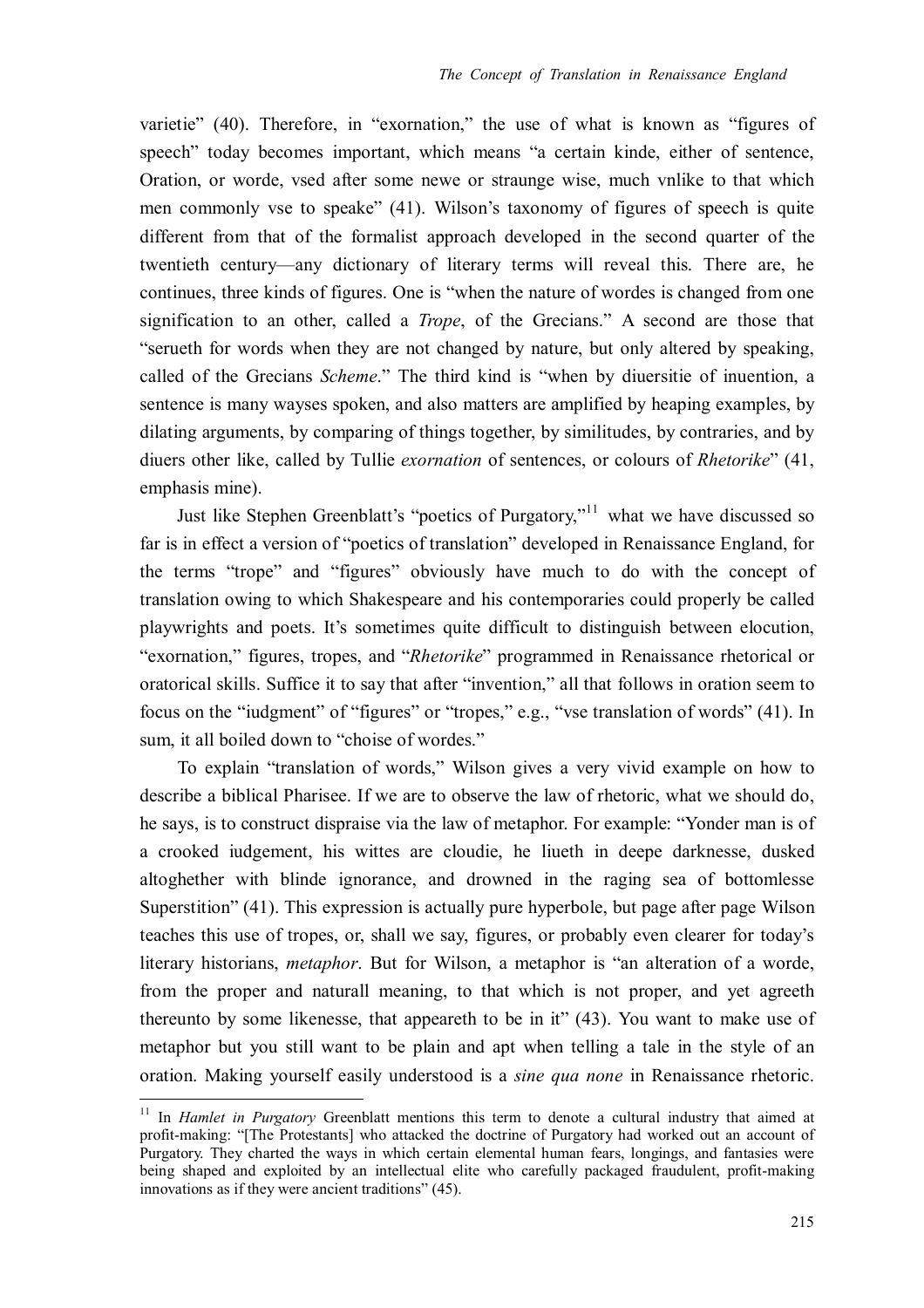Without help of metaphor, you're not to be regarded as a successful orator—and hence writer. And it is important for an orator to obey the principle of *Rhetorique*, using figures, tropes, and metaphors to make things plain and "beautified"—and that is considered the central techniques of elocution and "exornation." When Polonius says "beautified" is "an ill phrase, a vile phrase," he may not be taken for his words.

Probably the best manifesto of the contemporary belief of translation in the Renaissance can be found in the following paragraph:

> And not onely doe men vse *translation* of words (called *Tropes*) for neede aske, when they can not finde other: but also when they may haue most apt words at hand, yet will they of a purpose vse *translated* wordes. And the reason is this. Men coupt it a point of witte, to passe ouer such words as are at hand, and to vse such as are farre fetcht and *translated*: or els it is because the hearer is ledde by cogitation vpoon rehearsall of a Metaphore, and thinketh more by remembraunce of a worde *translated*, then is there expressely spoken: or els because the whole matter seemeth by a similitude to be opened: or laste of all, because euery *translation* is commonly, and for the most part referred to the senses of the bodie, and especially to the sense of seeing, which is the sharpest and quickest aboue all other. For when I shall say that an angrie man fometh at the mouth, I am brought in remembrance by this *translation* to remember a Bore, that in fighting vseth much foming, the which is a foule and lothly sight. (42, emphasis mine)

In this short paragraph, the using of "translation of wordes" or "translated wordes"—i.e., the use of metaphors—occurs six times. Wilson is saying that need cannot be the only thing that requires using it, for most of the time you have a purpose in mind. For example, when you want to show "wit," when you want to impress the hearers with a metaphor, when similitude requires, or when you want to appeal to the five senses, particularly to the visual faculty, for the sake of impressing your audience, you want to employ words with the idea of being "farre fetcht and translated."

According to Wilson, trope can be a word, or "a long continued speeche or sentence." His so-called "worde" is interesting because he insists that it is many things, such as "intellection" (i.e., synecdoche—part standing for whole), "abusion" (catechresis—"that which is most nigh vnto it"), "transmutation of a worde" (metonymia—the name of an attribute substituting the thing itself), "transumption" (when we by degrees wee goe to that, which is to be shewed), "change of name," and "circumlocution" (periphrasis, i.e., using many words to describe a simple object). But the first thing for a trope to be a word is when it is written in the form of metaphor or "translation of wordes." What he sees as "a long continued speeche or sentences" he explains as "An Allegorie, or inuersion of worde, mounting, resembling of things, similitudes, examples" (42-3).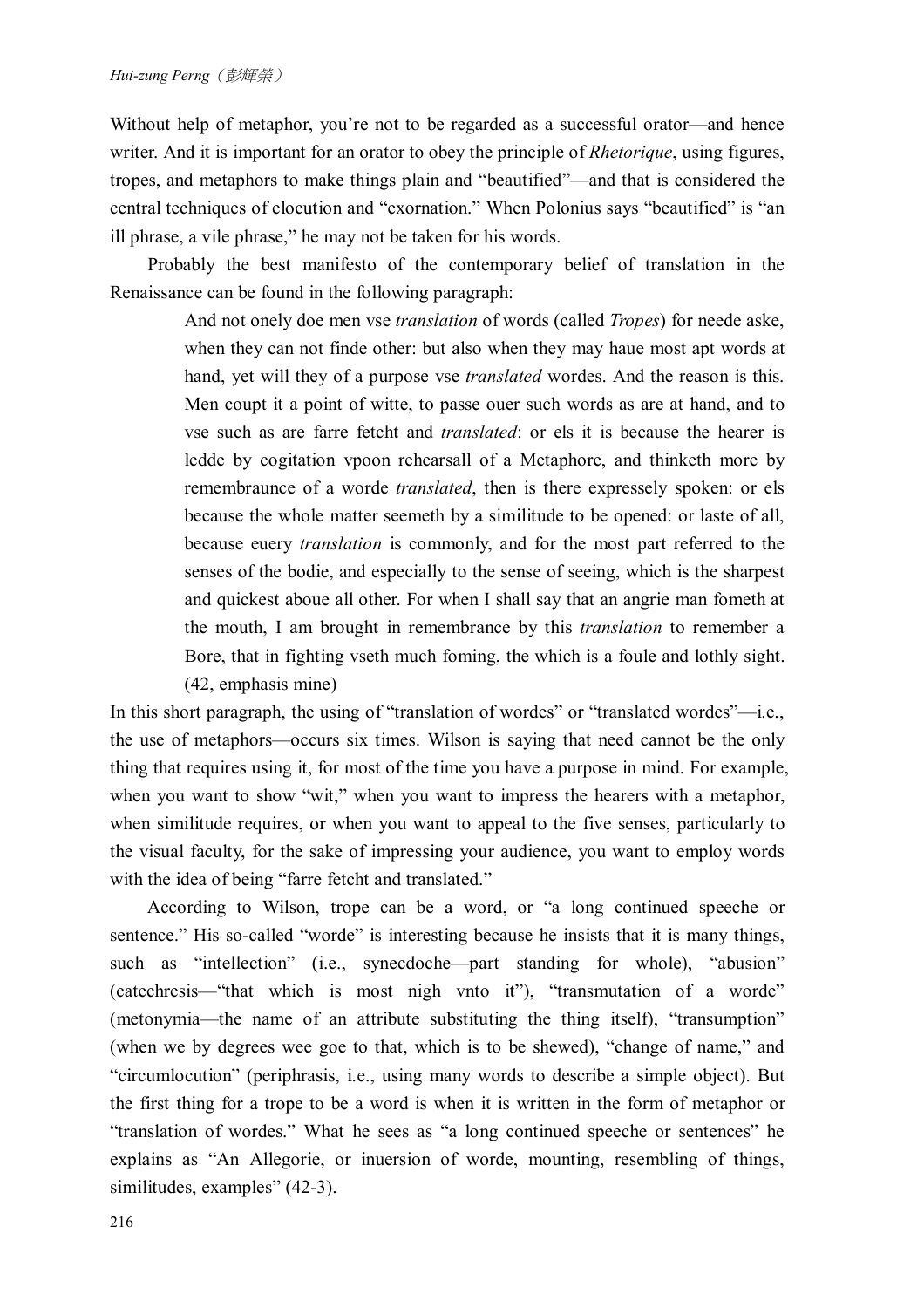For Wilson, to enrich an oration we depend on "apte Metaphore" that is "applied to the matter." And to be persuasive, orators must use "the helpe of wordes altered and *translated*" (43, emphasis mine). What is in the skill of translation that makes Wilson put so much weight on? According to him, there are at least three kinds of translations we can use, as follows: The first kind is to "alter a word from that which is in the mind, to that which is in the bodie." The second is "we goe from the creature without reason, to that which hath reason, or contrary from that which hath reason, to that which hath no reason." The third kind is to change "the liuing to the not liuing." His conclusion is that "in obseruing the worke of Nature in all seuerall substances wee may finde translations at will" (43-4). Thus we have a fairly complete picture of the Renaissance poetics of translation.

#### **Ascham, Chapman, Brinsley, Hoole, and Walker Define Translation**

For today's translation community, Wilson's idea is curiously bound to use of rhetorical metaphors, but investigating Renaissance humanist educators and other "author-translators" working with the classics will probably provide a more satisfactory clue to why this was so. We are most interested in knowing who looked at translation in the same terms, or who remind us of the culture that framed their thoughts. Here I enlist Roger Ascham, George Chapman, John Brinsley, Charles Hoole, and William Walker as further examples to trace the concept in the Renaissance. Put simply, except Brinsley, who seem to work more with student's language proficiency level from the perspective of grammar that emphasizes acquisition pragmatism, these educators are still thinking of how to advance students' rhetorical skills, whose objective reveals a good degree of political ambition. Their teaching objective, the jargons they utilize, the materials they employ, all show that the signification of translation practice lies not only in advancing oration, but also far beyond.

#### **Roger Ascham (1515-1568)**

#### I. Double Translation

In *The Scholemaster* (1570), probably the most important textbook on the humanist education in the sixteenth century for today's cultural historians, Ascham sees *translatio linguarum* (translation of languages) as the first and most important exercise in a language learning program, i.e. in "making of Latins" (13). "Translation, is easie in the beginning for the scholer, and bringeth also moch learning and great iudgement to the Master.... It is most common, and most commendable of all other exercises for youth" (83). He even goes so far as saying that translation should be the most important exercise in the grammar schools. There should "be nothing els but translations" (83). Through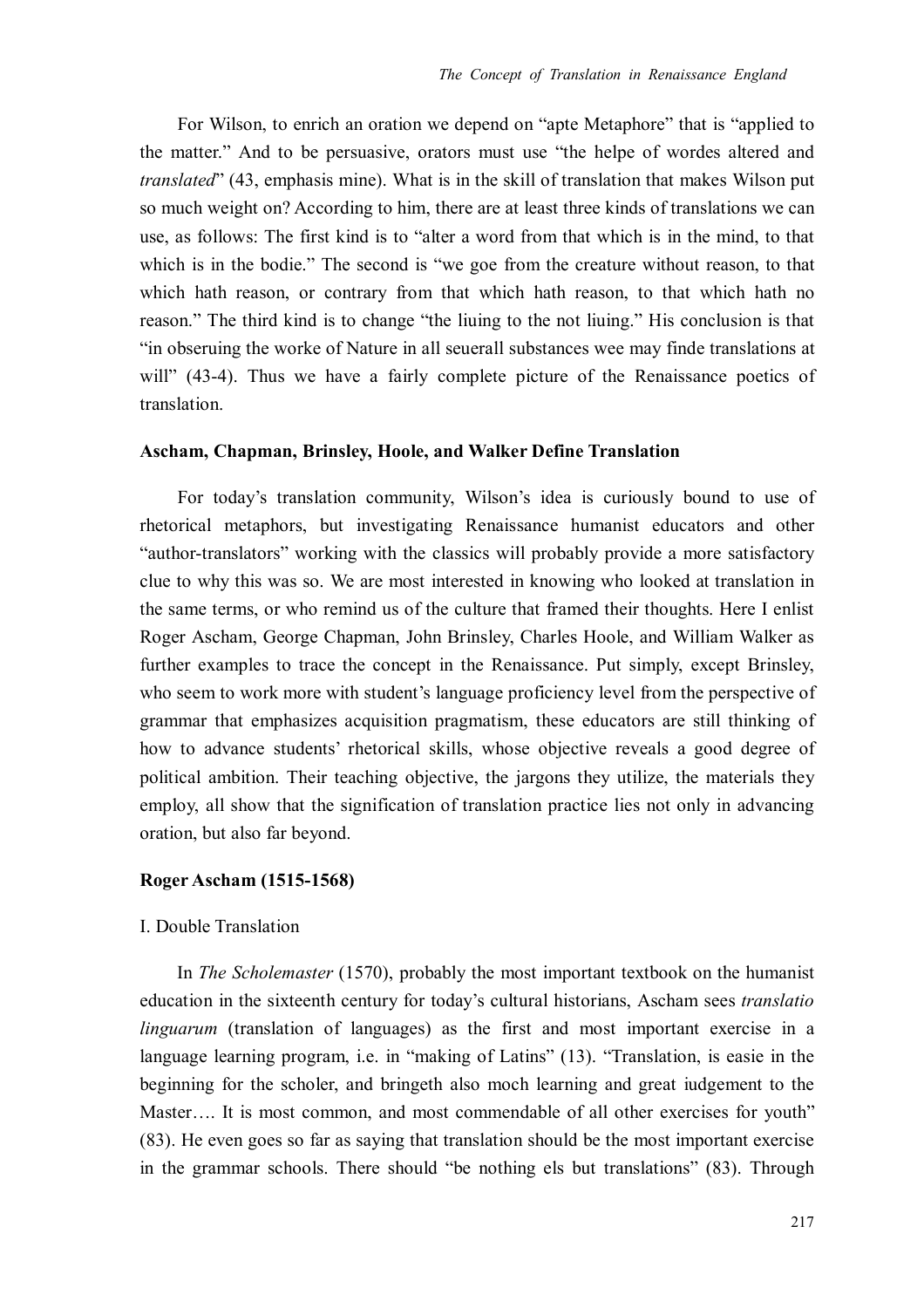translation ("making of Latins") one not only can better both Latin and English, but also achieve eloquence.

Ascham's concept of translation can be easily detected in the beginning, where he explains how the schoolmaster can conduct a "double translation" of the classical works with young pupils after they have had enough practice with understanding and parsing:

> But, to go forward, as you perceiue, your scholer to goe better and better on awaie, first, with vnderstanding his lesson more quicklie, with parsing more readelie, with translating more spedelie and perfitlie then he was wonte, after, giue him longer lessons to translate: and withall, begin to teach him, both in nownes, & verbes, what is *Proprium,* and what is *Translatum,* what *Synonymum,* what *Diuersum,* which be *Contraria,* and which be most notable *Phrases* in all his lecture. (Ascham 18)

Obviously, the first two tasks of working with "longer lessons" were "*proprium*" and "*translatum*," which, noted by Ascham's 1968 editor Lawrence Ryan, in effect means literal and metaphorical work respectively (Ascham 18). This metaphorical work goes nicely with what has been defined by Wilson, who says that metaphor is "an alteration of a worde, from the proper and naturall meaning, to that which is not proper, and yet agreeth thereunto by some likenesse, that appeareth to be in it" (43). For Ascham, as well as for Wison, doing work on translation means using metaphors, though not necessarily dealing with all the properties of metaphor as a whole. So going back to Helena's use of the word "translated" a little, I would insist that she means that—drawing from school experiences of working with double translation as Shakespeare did—one can use whatever metaphors she likes to interpret the world she just acquired (the world without Demetrius in it because it is no longer precious to her).

As long as double translation is diligently done, the pupils will learn to write and speak Latin. The first reason why Ascham passionately recommends Latin is that it is "fitte for euerie matter" and the second reason is that Latin expression is "proper for euerie tong:"

> Ye perceiue…that by this exercise of double translating, is learned, easely, sensiblie, by litle and litle, not onelie all the hard congruities of Grammer, the choice of aptest wordes, the right framing of wordes and sentences, cumlines of figures and formes, fitte for euerie matter, and proper for euerie tong, but that which is greater also, in marking dayly, and folowing diligentlie thus, the steppes of the best Autors, like inuention of Argumentes, like order in disposition, like vtterance in Elocution, is easelie gathered vp: whereby your scholer shall be brought not onelie to like eloquence, but also, to all trewe vnderstanding and right iudgement, both for writing and speaking. (85-6)

This practical process help diligent pupils achieve all the most important parts of rhetorical training, e.g., invention, disposition, elocution, and, of course, translation. In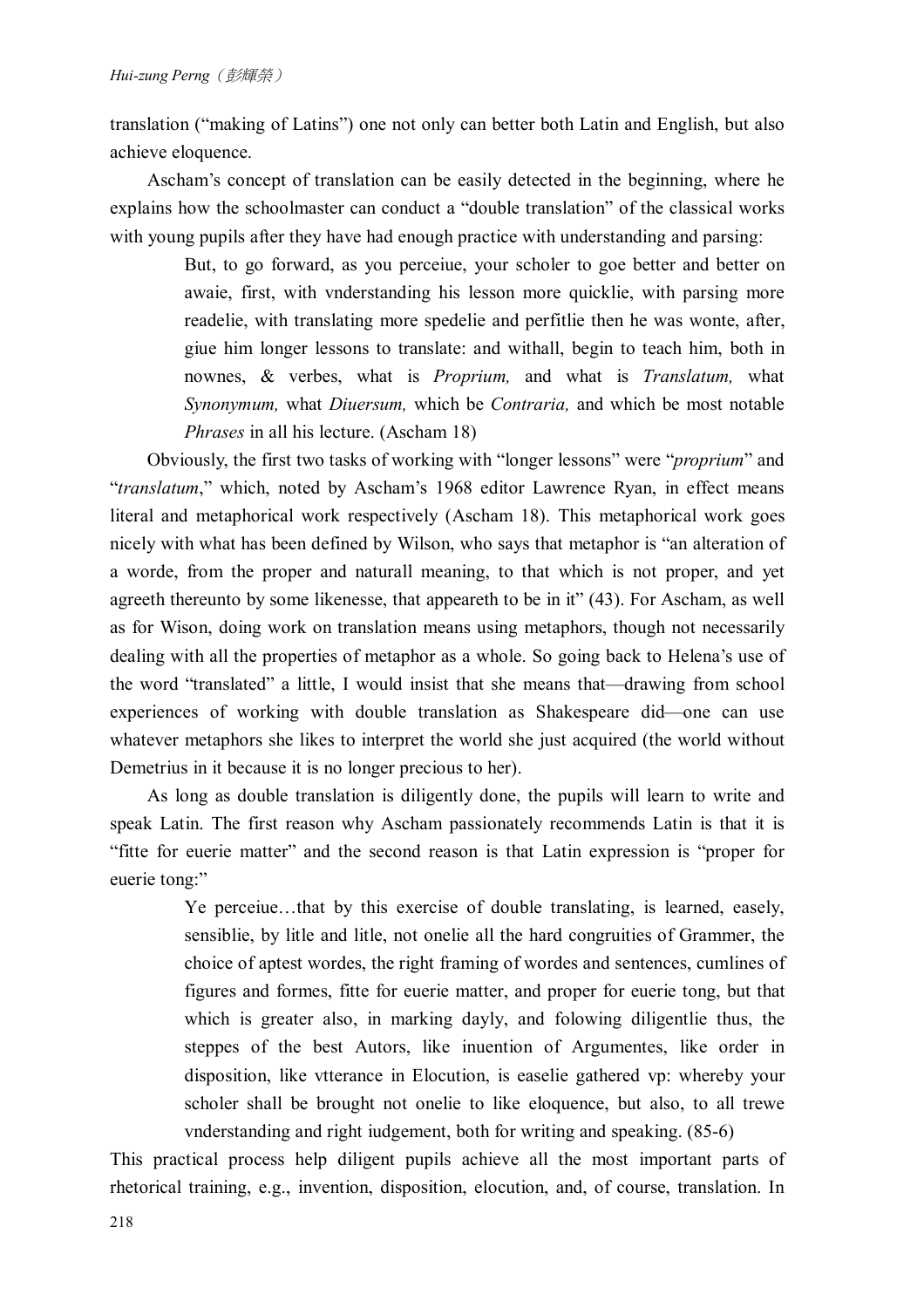the Renaissance, to perfect one's language art one must studiously resort to rhetorical training. To achieve any meaningful depth in translation exercise the schoolmasters should teach writing through double translation because it is "the onely thing that breedeth deepe roote…for good vnderstanding, and in ye memorie, for sure keeping of all that is learned" (18). Ascham highly recommends "iudgement of all authors," which refers to free rendering of the source language, i.e., Latin. He suggests exercising paraphrasis and metaphrasis, though with qualifications.<sup>12</sup> Paraphrasis is "to take some eloquent Oration, or some notable common place in Latin, and expresse it with other wordes," i.e., paraphrase today (84). In another occasion, he says that it is "not onelie to expresse at large with moe wordes, but to striue and contend…to translate the best latin authors, into other latin wordes, as many or thereaboutes" (87). Metaphrasis is basically the same as paraphrasis, except that it works more on poetry, "to take some notable place out of a good Poete, and turn the same sens into meter, or into other wordes in Prose" (84).

Ascham has great confidence in the method of double translation, for he believes that it would speedily facilitate language learning: The "waie of double translating, either onelie or chieflie" is most fit "for the spedy and perfit atteyning of any tong" (86). He bets that students receiving the training of double translation can be expected to have a better result than those who just take great pains in memorizing the grammar rules: "for spedy atteyning, I durst venture a good wager, if a scholer, in whom is aptnes, loue, diligence, & constancie, would but translate, after this sorte, one litle booke in Tullie…that scholer, I say, should cum to a better knowledge in the Latin tong, than the most part do, that spend foure or fiue yeares, in tossing all the rules of Grammer in common scholes" (86). He gives a pupil of his as an example to attest the validity of this method—Elizabeth Tudor: "Queene Elizabeth….hath atteyned to soch a perfite vnderstanding in both the tonges, and to soch a readie vtterance of the latin, and that wyth soch a iudgement, as they be fewe in nomber in both the vniuersities, or els where in England, that be, in both tonges, comparable with her Maiestie" (87). His conclusion is that translation, or double translation, advances six goals in rhetorical training: First, the cause and matter, second, "the wordes and phrases," third, "the order and composition," fourth, "the reason and arguments," fifth, "the formes and figures of both the tonges," and sixth, "the measure and compas of euerie sentence" (87).

#### II. Translating Cicero

 $\overline{a}$ 

 Confidence leads to attention to details—to authors, and in the rest of *The Schoolmaster*, Ascham introduces a great deal of details about Latin authors who,

 $12$  Ascham qualifies the practice of paraphrasis in the classroom, saying that it is "is not meet for grammar schools nor yet very fit for young men in the university until study and time have bred in them perfect learning and steadfast judgment" (94). In other words, student's proficiency level must be first taken into consideration.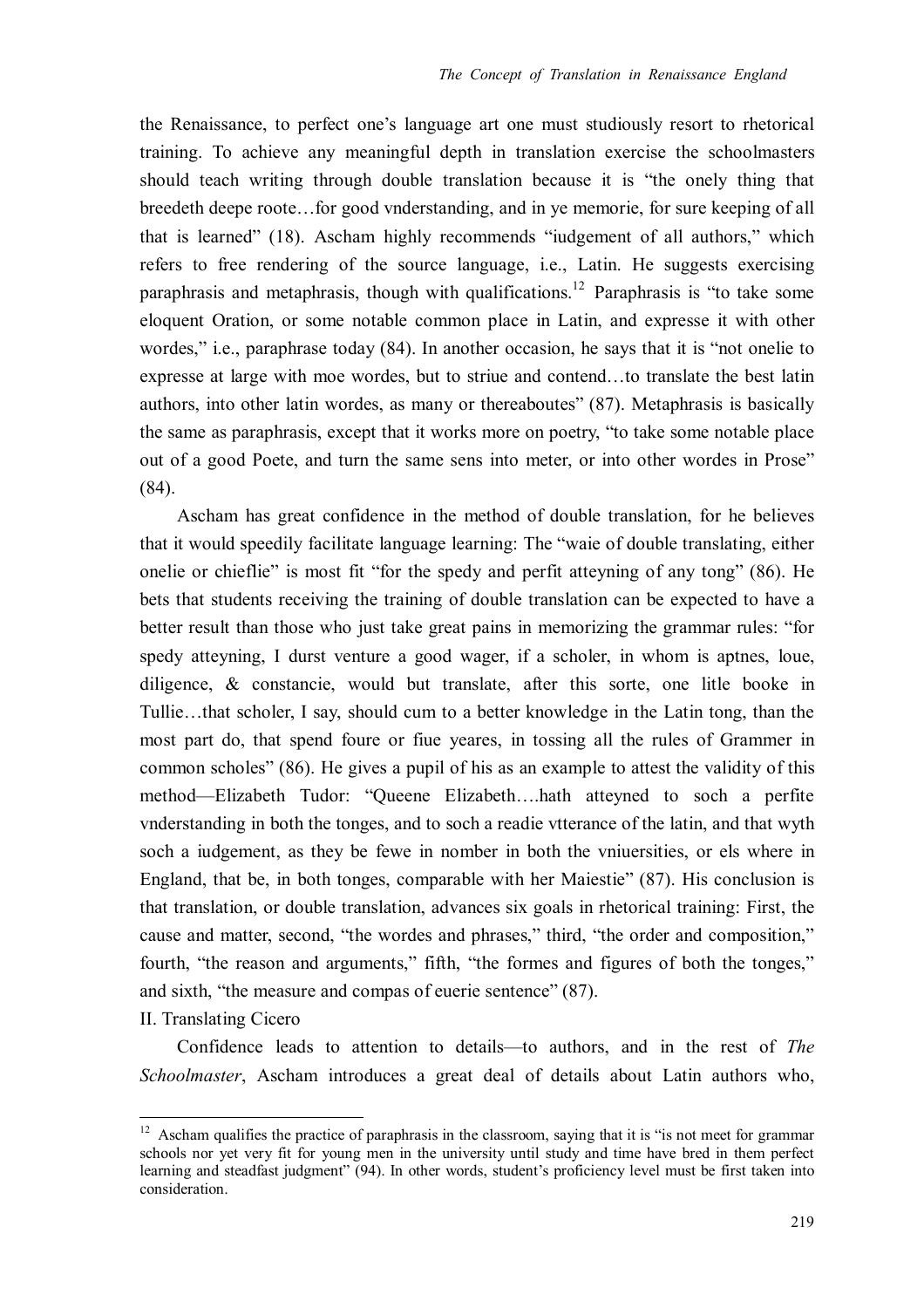according to him, in turn did a great deal of imitating work of Greek authors. For instance, Cicero's "cunning in his owne tong" but "not his owne tong able it selfe" stands out as one of the best models (Smith I: 16). Cicero is usually called Tully (Tullie) by Renaissance Humanists. His most imitated works are *Orator* and *De Officiis*. Ascham argues that as long as these two works are taught and used wisely and constantly, pupils will surely learn to lose their fear of Latin, and will quickly learn to use this new language with ease. Pupils will learn the following: "a true choice and placing of wordes, a right ordering of sentences, an easie vnderstandyng of the tonge, a readines to speake, a facultie to write, a true iudgement, both of his owne, and other mens doinges, what tonge so euer he doth vse" (14). This language training program reveals its intrinsic relation with translation work in Latin. The program Ascham mapped out is like this: The schoolmaster first teaches "the cause, and matter of the letter," and then translate it into English, "so oft, as the childe may easilie carie awaie the vnderstanding of it," and lastly, the child must "parse it ouer perfitlie," which equals today's EFL grammar work. He then says: "This done thus, let the childe, by and by, both construe and parse it ouer againe: so, that it may appeare, that the childe douteth in nothing, that his master taught him before. After this, the childe must take a paper booke, and sitting in some place, where no man shall prompe him, by him self, let him translate into Englishe his former lesson" (14-5). This is a strengthening process, because after this self-reviewing double translation, the master shall have to work with him: "let the master take from him his latin booke, and pausing an houre, at the least, than let the childe translate his owne Englishe into latin againe, in an other paper booke. When the childe bringeth it, turned into latin, the master must compare it with Tullies booke, and laie them both togither: and where the childe doth well, either in chosing, or true placing of Tullies wordes, let the master praise him, and saie here ye do well" (15).

#### III. On *Imitatio*

Ascham defines *Imitatio* as "*dissimilis materiei similis tractatio"* and *"similis materiei dissimilis tractatio,*" which means "similar treatment of dissimilar matters and dissimilar treatment of similar matters" (Hardison  $61-2$ ).<sup>13</sup> Translating and imitating Cicero require learners to work according to these two cross-referencing lines. Ascham's program of language learning lies in three matters; therefore, he believes that there are three kinds of *imitatio*. Drawing on Book Three of Plato's *The Republic*, he says that the first matter is about the "doctrine of Comedies and Tragedies," in which we will see "faire liuelie painted picture of the life of euerie degree of man."<sup>14</sup> We take this to mean

<sup>13</sup> According to Ascham, the best example of this *imitatio* is Virgil in *The Aeneid* imitating Homer's *Odyssey*, obviously hardly a product of modern sense of translation.

<sup>&</sup>lt;sup>14</sup> Plato, in Socrates' voice, is talking about the forms of poetry: "[A]ll poetry and story-telling may be said to be in one of three forms: the first, where imitation is employed throughout, is…tragedy and comedy; in the second, the poet tells his own story—the best example of that is perhaps the dithyramb; in the third, both imitation and simple narration are used—it is found in epic and in several other kinds of poetry" (94).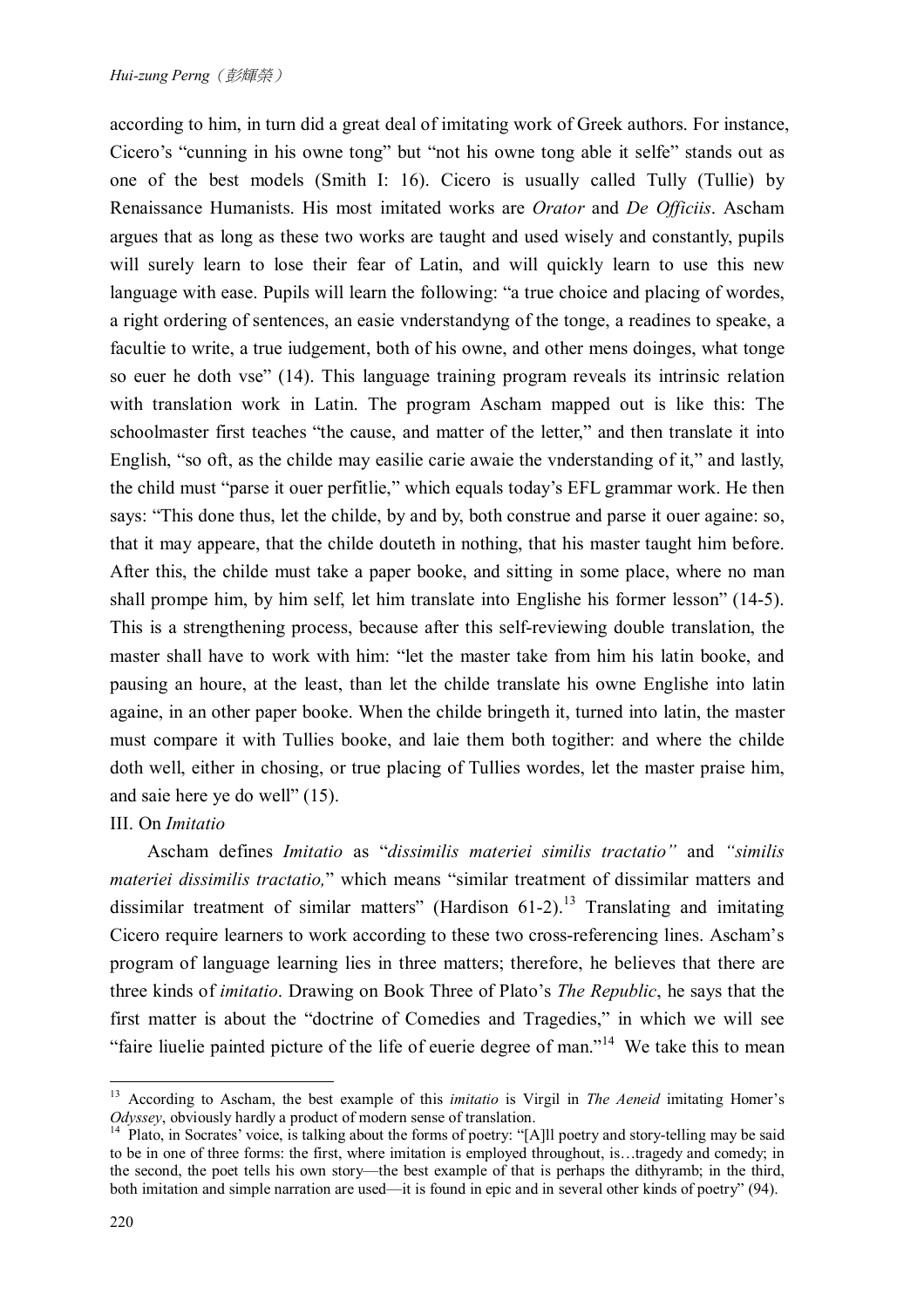imitating life. But he seems not very interested in this kind. Rather, he is most interested in building up young generations' cultural strength by establishing their reading and writing base, which he believes can not be found if not "to folow for learning of tonges and sciences, the best authors." In this second kind, he says, we should choose a handful of classical authors to follow: "*Seneca,* or *Cicero: Salust* or *Cæsar,* and so forth in Greeke and Latin" (Hardison 61). The third kind of *imitatio* is actually the same as the second kind, but Ascham obviously gives more weight to it, because it is in here we see him describe the pragmatics that makes *imitatio* work: We are to determine who to follow, then decide to follow one or more, in what way, learning what passages, "by what meane and order," "by what tooles and instrumentes," and, finally, "by what skill and iudgement" (Hardison 61). I will here give a passage of Ascham that records the list of authors to imitate:

> A booke thus wholie filled with examples of Imitation, first out of *Tullie*, compared with *Plato*, *Xenophon*, *Isocrates*, *Demosthenes*, and *Aristotle*, than out of *Virgil* and *Horace*, with *Homer* and *Pindar*, next out of *Seneca*, with *Sophocles* and *Euripides*, lastlie out of *Livie*, with *Thucydides*, *Polibius*, and *Halicarnassaeus*, gathered with good diligence, and compared with right order, as I haue expressed before, were an other maner of worke for all kinde of learning, and namely for eloquence…. (Smith I: 20)

Such an all-encompassing claim about learning of eloquence, called *imitation,* certainly brings us back to all of Wilson's doctrines of oration. In short, the whole idea of *imitatio* derives in effect from a poetics of translation not seen in British literary and translational history. Put simply, it curiously focuses on skills of rhetoric.

#### **George Chapman (1559-1634)**

When discussing his translation of the *Illiad*, George Chapman in *The Preface to the Reader* (1611) expresses his complaint against those who believes he has used too much "periphrasis," i.e., paraphrase with circumlocution, in his translation, saying, "If any tax me for too much periphrasis or circumlocution in some places, let them read Laurentius Valla and Eobanus Hessus, who either use such shortness as cometh nothing home to Homer, or, where they shun that fault, are ten parts more paraphrastical than I" (Robinson 1997: 136). This statement, of course, will not be understood only as a defense of "using too many words." The point is that he was completely against literalism in translation, because it would appear that one pays too much attention to details and grammar, particularly when rendering such an important classic as *Illiad*. Translating word for word, he argued, would be "pedantical and absurd," an "affectation." Therefore, one should follow not "the number and order of words," but things that are more practical and more "dynamic." This reminds us of Nida. The belief in translational reality Chapman himself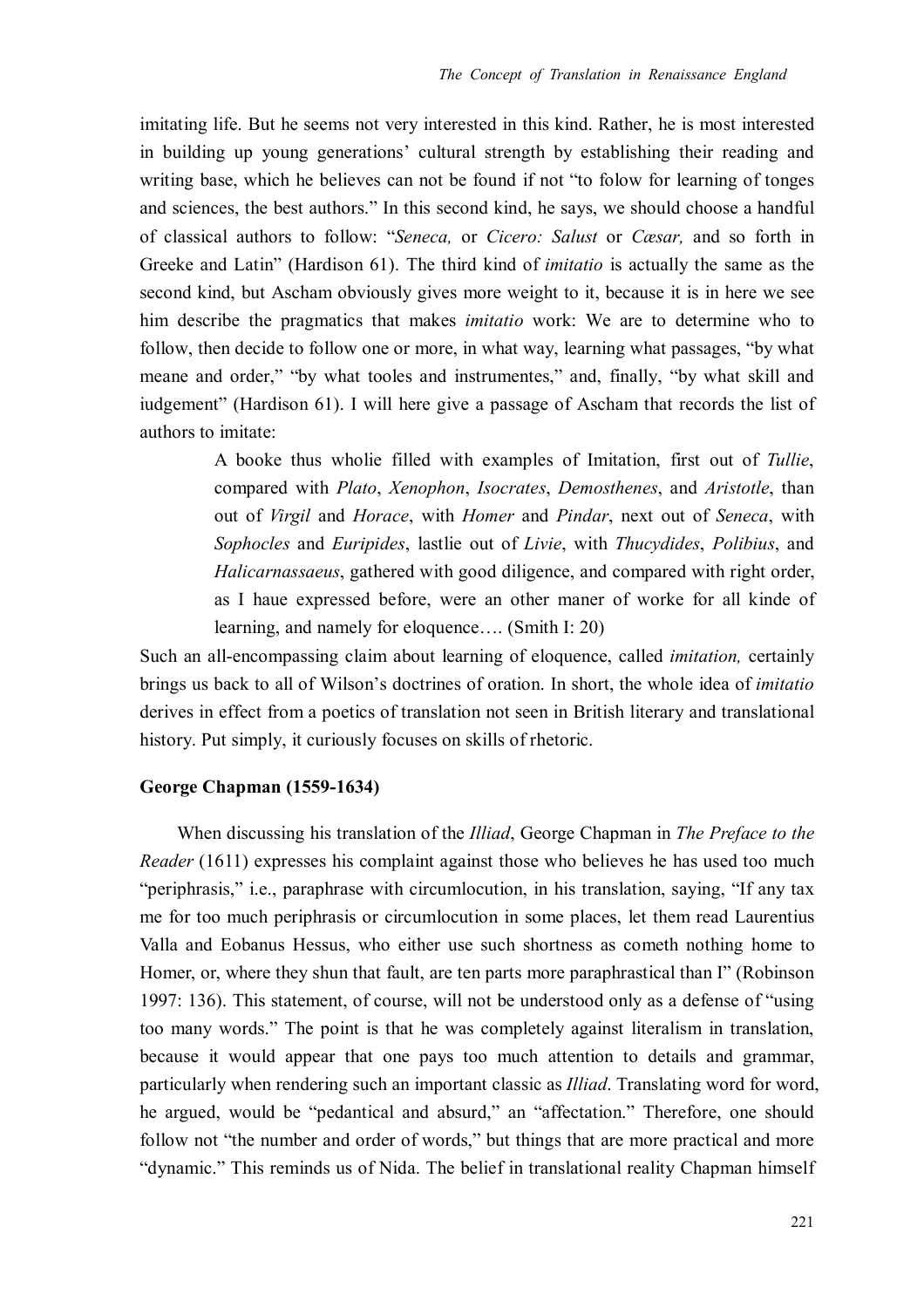describes as "material" but I would describe as "metaphorical," following the Renaissance concept of translation we have been discussing so far: We should follow, he says, "the material things themselves, and sentences to weigh diligently, and to clothe and adorn them with words and such a style and form of oration as are most apt for the language into which they are converted" (Robinson 1997: 137). For Chapman, translation requires both imagination and rhetorical training, i.e., metaphorical training.

## **Charles Hoole (1609-1667)**

 The Fourth Form of the English Grammar School in the Renaissance approximately began when pupils were about nine to eleven years old. It was the beginning of the Upper Form and was to last for another three or four years. Baldwin reports that during this stage of language learning (Greek, Latin, and English), pupils must gradually be given heavy work on the classics. Charles Hoole, the humanist educator in Milton's time who was even more concerned with the organization of the curriculum than Brinsley of King James' time (below), wrote this curriculum for the Fourth Form. The pupils are to do exercises in the following order:

- 1. In reading out of the Latine Testament every morning, till they be able to go on with the Greek which may then take place.
- 2. In repeating a Grammar part every Thursday morning.
- 3. In Learning the Rhetorick when they have done that.
- 4. *Camdens Greek Grammer* on Mondaies, Tuesdaies, and Wednesdaies for morning parts.
- 5. In using Terence on Mondaies, Tuesdaies, Wednesdaies and Thursdaies for fore-noon lessons.
- 6. In *Ianua Latinae Linguae* for after-noon parts on Mondaies and **Wednesdaies**
- 7. In some of Sturmius, or Textor's Epistles, on Tuiesdaies and Thursdaies after-noons, and Shirley's Introductorium after taxes ended.
- 8. In Ovid *de Tristibus* on Mondaies and Wednesdaies in the after-noon for the first, and in Ovids *Metamorphosis* for the second half Year; They may translate four Verses every night out of *Wits Common-wealth*, and say lessons on Saturdaies in the *Assemblies Catechisme*; and by the diligent improvements of these books to their several uses, they may first become perfectly readie in the Latine and Greek Grammar, and the Elements of Rhetorick.
- 9. They may get Coppy of words and learn to know their derivation and differences, as also how to varie phrases.
- 10. They may gain the right way of double translating and writing a pure Latin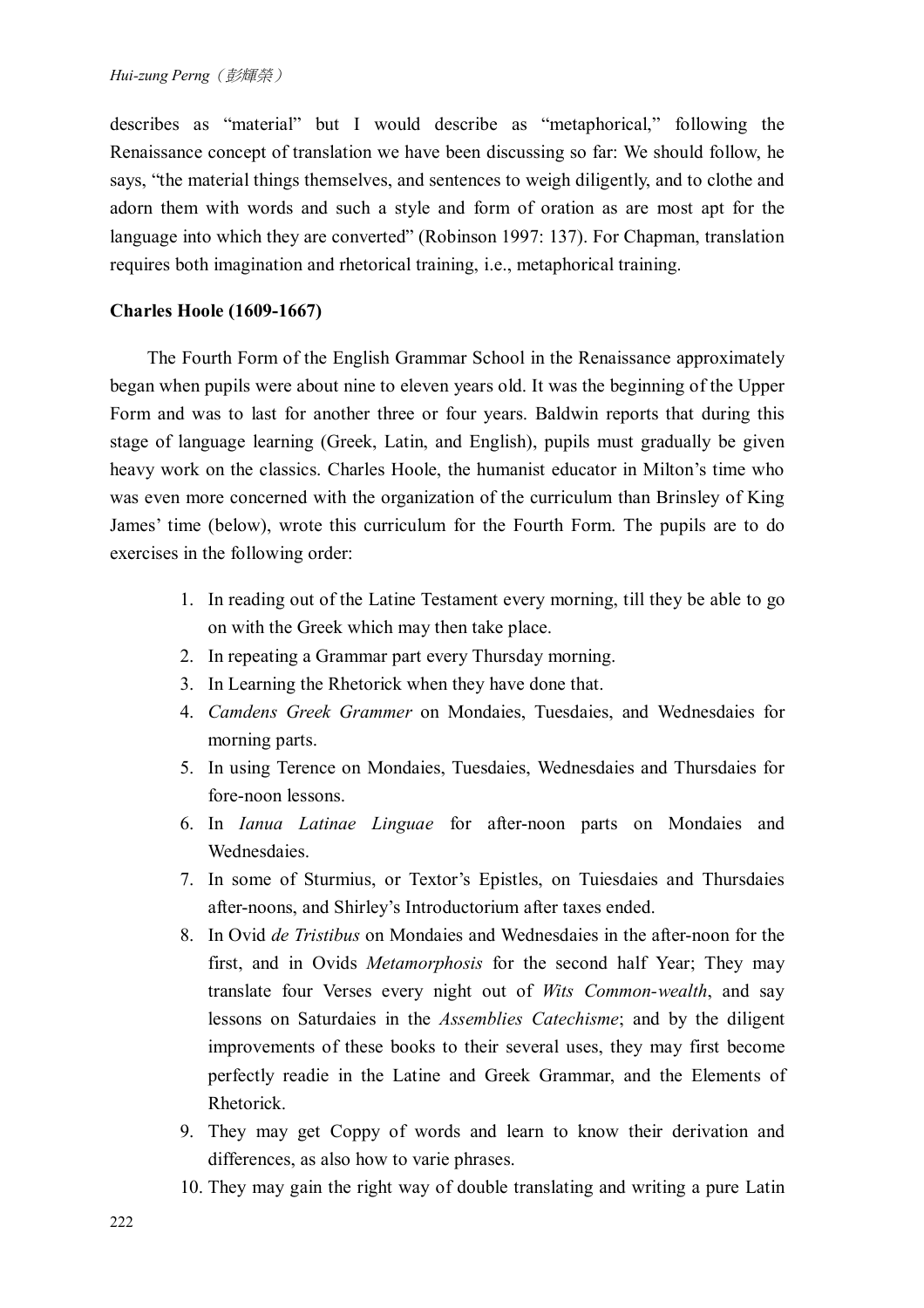stile.

11. They may be helped in their invention, and easily taught to make all sorts of English and Latine Verse, and to write familiar and elegant Epistles upon all occasions. (Baldwin I: 455-6)

Baldwin writes: "His [Hoole's] models for grounding the boys in verse are Ovid's *De Tristibus*, followed by the *Metamorphoses*, as was the Eton practice by 1560" (I: 456). The vogue of Ovidianism lasted long not without a reason. Grammar school children left schools with lines after lines of Ovid firmly impressed in their minds. When they became writers, they treated their childhood learning of Ovid with the concept of "translation" as explained by Thomas Wilson and Roger Ascham. That turned to tropes, figures, metaphors—in a word, the rhetorical skills the *homo rhetoricus* needed after they leave schools and universities for the social and political status they aspire to have (see below).

#### **William Walker (1623-1684)**

 $\overline{a}$ 

According to Baldwin, pupils in grammar school must memorize expressions from Terence's *Floures*, which explains quite conclusively how Shakespeare learned his colloquial Latin expressions. It "furnished him [Shakespeare] impeccable phrases for conversation," Baldwin says, "and at the same time served the purpose of a partial construe [sic] and translation of Terence" (I: 745). But for Shakespeare, and thus for Baldwin, translation should never be literal. In *Phraseologia* published in 1650, John Clarke<sup>15</sup> for the first time describes translation practice using the word "equipollent," explicitly pointing out the limit of literalism in face of the vernacular language (I: 745). Later, like Brinsley (below), William Walker (1669) gradually developed a system of translation training not relying so much on literary concept as on linguistic concept, campaigning for idiomatic translation and introducing the methods of Brinsley's work on Cicero's *Officiis* and Hoole's work on *Corderius's Coloquies* as follow:

> Every Language hath its *Idiotismes* and Proprieties, Phrases and Forms of speaking, peculiar to its self, which cannot be rendered word for word into any other Language but with much barbarity and baldness of expression. Thus however it is in English and Latine: insomuch that either way to be *mimium fidus interpres*, *To stick too close to the Verbal Translation will betray a man into ridiculous absurdities*. Therefore to take the Learner off again from his nice insisting on Verbal Translating, and remedie those inconveniences that come by his sticking too close thereto, it will be necessary to acquaint him with

<sup>&</sup>lt;sup>15</sup> John Clarke was a schoolmaster famed for setting up the standards of schoolboy conducts: "In 1633, John Clarke, of Lincoln School, published his *Dux Grammaticus*. He gives there a Dialogue of Duties, or Scholar's Manners. It is, in Clarke's own opinion, a comprehensive account of what was to be expected in the conduct of a schoolboy at school and at home" (Watson 109).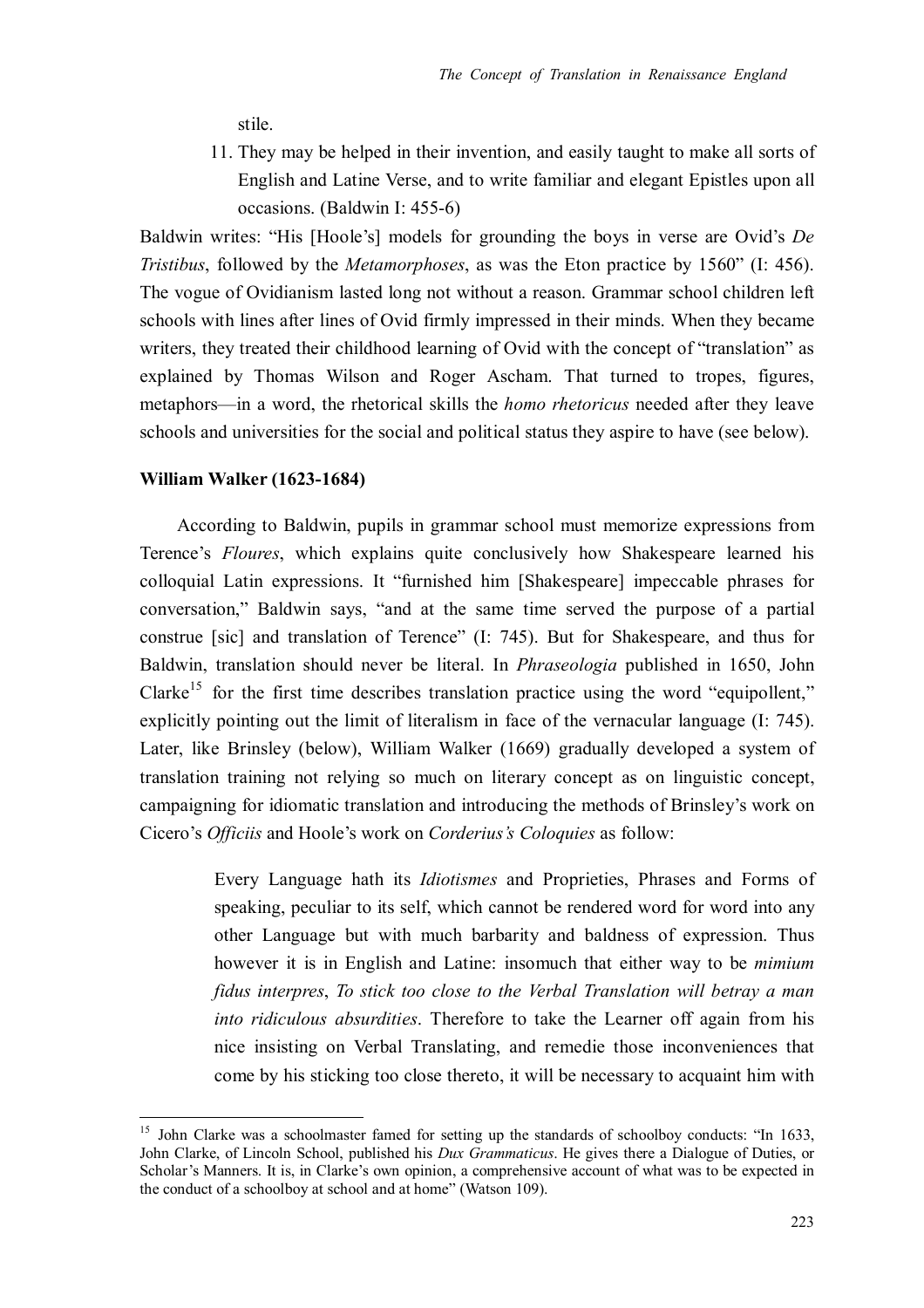*Idiotismes* of both the English and Latine, and shew him how to express himself in either Language according to the respective Proprieties thereof. (I: 745, emphasis mine)

Like Chapman, Walker suggests that the students must "heed the Sense, more than the Words." "Expression" is everything. Here our attention is brought to pay to the language through which the message of Latin is fully conveyed. "Observation," Walker says, "indeed hath the main stroke in this business," referring, I think, to personal judgment. In order to render the SL into good English, the propriety of both Languages is heeded unto and observed by the Translator. Walker insists that the translator must be allowed "the use of the Translation," tellingly points out the significance of rhetorical training in Renaissance translation (I: 745). Renaissance masters were not striving for "verbal" but what one might call "equivalent" and what John Clarke later called "equipollent" translation. Thus students memorized a Latin phrase and the English equivalent ideas for it, and vice versa.

## **John Brinsley (1581-1624)**

John Brinsley in his *Ludus Literarius* (1612)<sup>16</sup> broached his time's "Grammar Translation Method"<sup>17</sup> for acquiring Latin which, I would argue, in Britain set up a standard of second/foreign language acquisition for the centuries to come. His method is quite different from what we have seen in other humanist educations such as Wilson and Ascham, and is influential in formulating a part of Hoole's and Walker's translation programs, particularly in its pragmatic portions. According to Brinsley, a systematic method of translation must be developed through grammar translation, for "Many poor country schoolmasters who found it difficult to translate, themselves, in propriety of words, phrase and sense" (Watson 349). His "Golden Rule of Construing," not so much a translation doctrine as a skill of language acquisition, is developed in four steps:

- 1. Take the Vocative case, or whatsoever is instead of it or hangs upon it, serving to make it plain.
- 2. The Nominative case of the principal Verb, or whatsoever is instead of it, or depends of it to make it plain.
- 3. Then the principal Verb, and whatsoever hangs of it serving to expound it; as an Adverb or Infinitive mood.
- 4. Lastly, the case which the Verb properly governs and all other cases after it, in order. (Watson 351)

 $\overline{a}$ <sup>16</sup> In English, this Latin title was translated to *Reading and Writing in Elementary Schools*. This book was published in 1612.

<sup>17</sup> GTM is a teaching methodology discussed in the discipline of ESL/EFL. According to Diane Larsen-Freeman, this method used to be called the Classical Method because "it was first used in the teaching of the classical language, Latin and Greek" (11).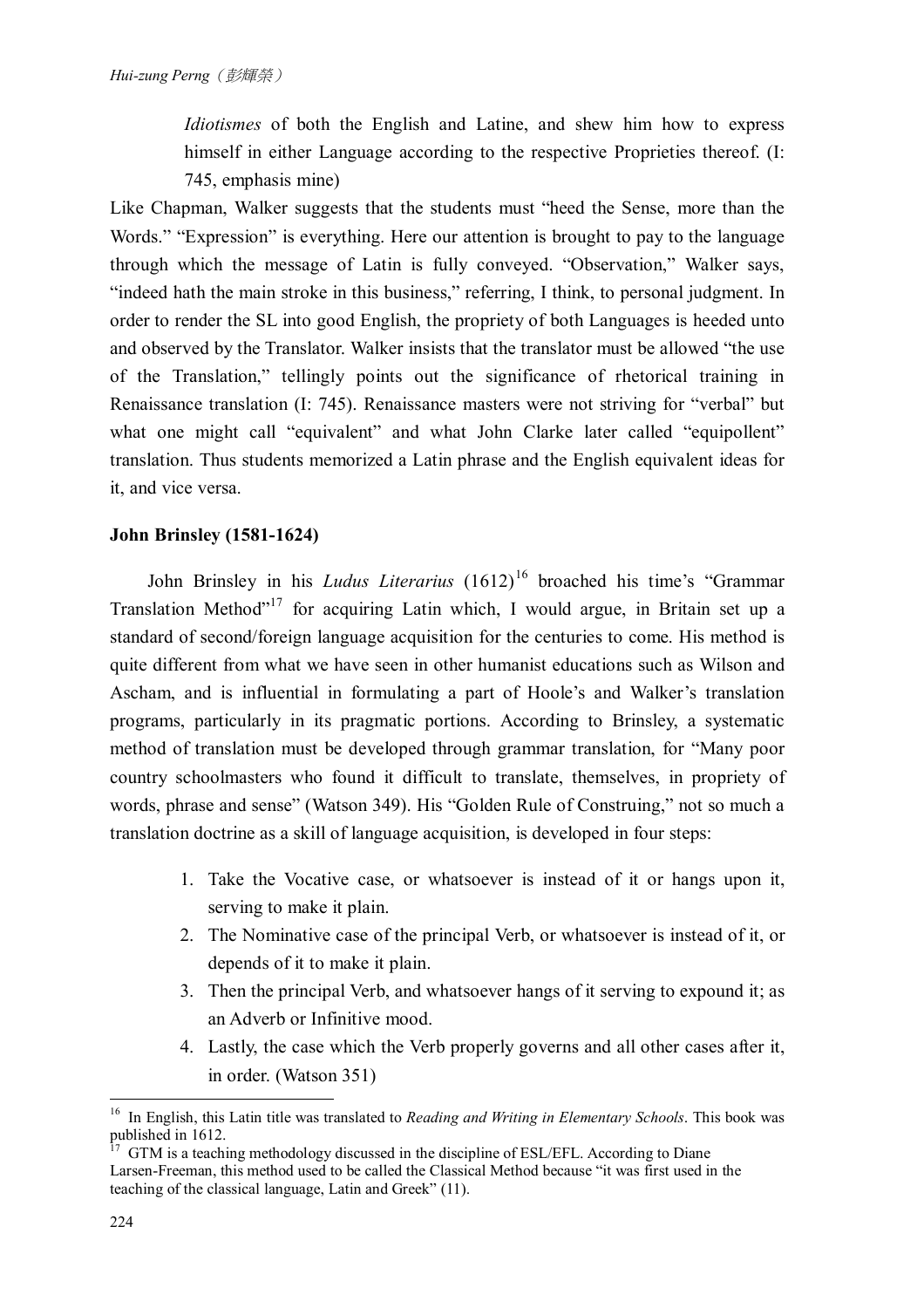Unlike Ascham who has attempted to map out a visionary program on language acquisition, Brinsley is a pragmatist working from the experience of the classroom (Watson 360-5). Although this method reminds us of how diligently Shakespeare might have worked in his grammar-school years, the philosophy of language learning seen in Wilson and Ascham, it seems to me, has already been lost. This, of course, gradually takes the concept of translation away from the self-voluntary metaphorical training of the Renaissance towards the scientific realism of the modern times in which we live in.

From Wilson to Brinsley it seems that the idea of metaphor—the idea of making vivid pictures with comparative languages, as can be detected in the "figuring forth" of "speaking picture" Sir Philip Sidney broaches in ""The Defense of Poesy"<sup>18</sup>—plays a critical role in the development of the concept of translation. This compels us to think about its implications. Consider Kenneth Burke's theory of metaphor (1966). In his *Language as Symbolic Action*, he says that metaphor is a linguistic device for "seeing something in terms of something else" (503). With use of metaphor, we are given the benefit to bring out one language's quintessence to bear on another, and in this way we are to "perspectivize" the reality of both. But then use of metaphor also encourages "the shifting of perspectives" in both ways which in turn help us establish reality for both objects being contemplated on. In reflection, moved by this view of shifting realities, we believe that it seems to agree more with Wilson's theory of translation and Ascham's theory of *imitatio* than with "modern scientific realism." This is probably why Burke broaches the standpoint of "degrees of being:"

> Indeed, in keeping with the older theory of realism (what we might call "poetic realism," in contrast with modern "scientific realism") we could say that characters <sup>19</sup> posses degrees of being in proportion to the variety of perspectives from which they can with justice be perceived. (503-4)

This view of metaphor comparing two realities with voluntary figurative languages is influential in twentieth-century theoreticians such as Douglas Robinson (1991), who sees the Greek and Latin roots of metaphor and translation, *Metapherein* and *transferre*, as cognates sharing the same implications. Robinson believes that *Metapherein* is the participle form of *translatum*, which means "transferred," *transferre* in Latin*.* This gives Robinson adequate reason to see Burke as a philologist working his English brand of the theory of translation. Hence, commenting on Burke's concept of metaphor, he broaches the idea of "representational equivalence" and "metaphorical equivalence" to espouse his version of the theory of translation that reminds us of Wilson's and Ascham's training program on rhetoric and translation. Robinson employs the image of "bridging" to

<sup>&</sup>lt;sup>18</sup> The text goes like this: "Poesy therefore is an art of imitation, for so Aristotle termeth it in the word *mimesis*—that is to say, a representing, counterfeiting, or figuring forth—to speak metaphorically, a speaking picture—with this end, to teach and delight" (Greenblatt 2006: 958).

According to Burke, "character" refers to "anything, pattern, situation, structure, nature, person, object, act, role, process, event, etc" (503). Obviously, these terms belong to the realm of representation.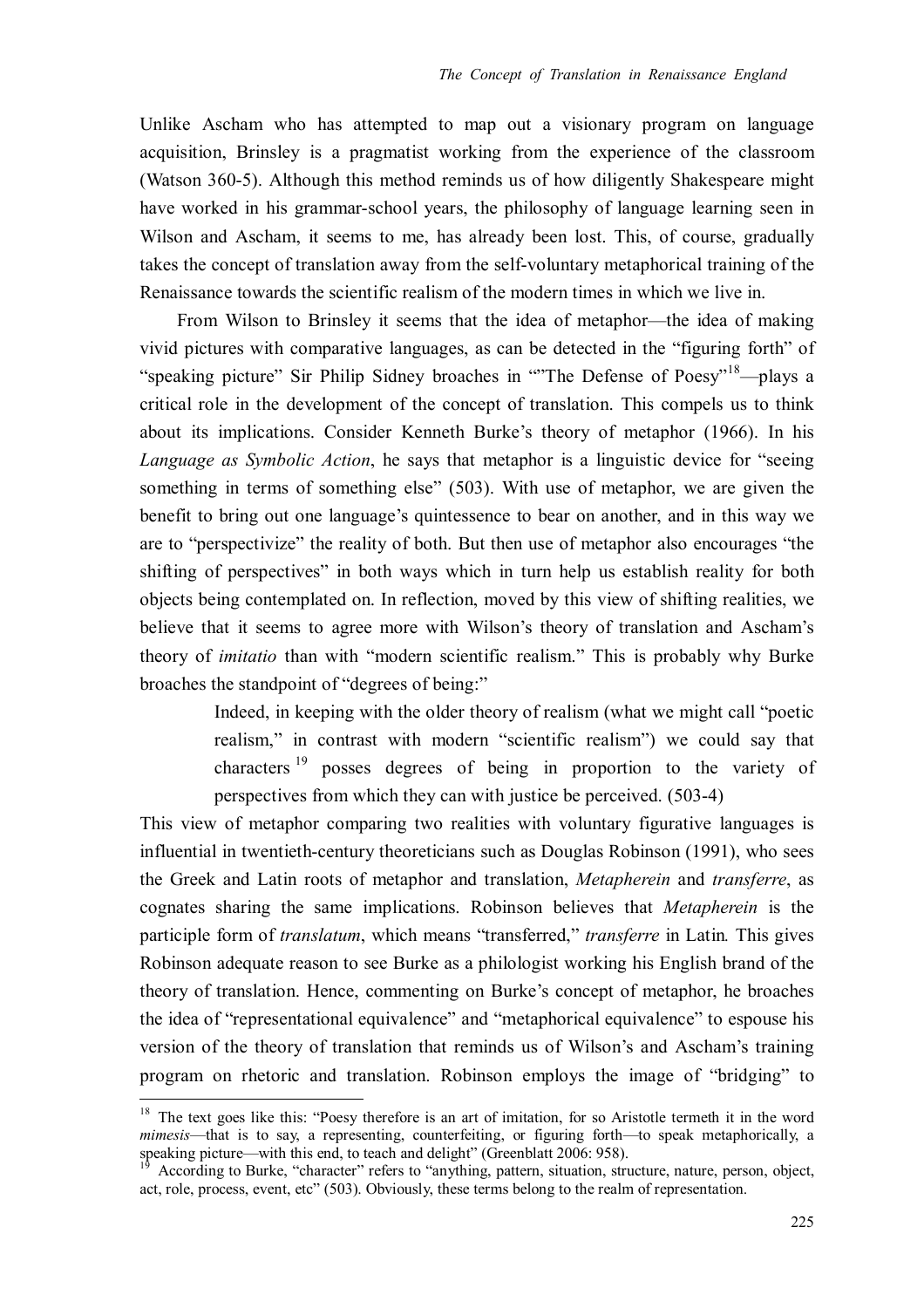illustrate this theory, saying that this image would help us see more clearly the "representational connection with reality" when working with two texts composed of different languages (Robinson 1991: 136). His argument comes at a word, "supertroping," implying a transcendental maneuvering of the metaphors, as we have already seen in humanist educators' appropriation of this idea for their more fortunate audience who, according to historians, mostly derived from the wealthier classes:

> [I]t is not surprising that the rough *imagistic equivalence* (between translation and a road, say) set up by metaphor runs roughly parallel to the rough *linguistic equivalence* aimed at by most Western translation. I want to argue, in fact, that metaphor is the supertrope driving the Western impulse toward *translational equivalence*: the attempt to bring two radically different texts, written in two different times and places, in two different languages, by two different people for two different cultures, into a mutually defining relationship. (Robinson1991: 137, emphasis mine)

If this is true, then I would argue that the concept of translation in Renaissance England should be considered more profoundly significant than Roger Ellis and Liz Oakley-Brown are willing to inscribe in in their essay on the "British Tradition" written for Mona Baker's *Routledge Encyclopedia of Translation Studies*, published in 1998. Here they believe that, as opposed to bible translation, "secular translations" in Renaissance England were both about "the adequacy of the vernacular to transmit the riches of classical learning" and about promoting a patriotic act to improve the cultural position of the English nation (Baker 338-339). This view seems to have ignored the innate socio-cultural dimension of, to use Robinson, the representational translation promoted by the humanist educators.

Let's enlist Greenblatt's concept of translation to further differentiate the concept of translation in Renaissance England from today. For Greenblatt, self-fashioning has always since probably the dawn of human culture meant "a sense of personal order, a characteristic mode of address to the world, a structure of bounded desires—and always some elements of deliberate shaping in the formation and expression of identity" (1980: 1). But in his research, later characterized as "new-historical" by many literary historians, he discovers one interesting phenomenon that distinguishes the loss of "self-autonomy" of the Renaissance: "[I]n the sixteenth century," he writes, contemplatively, "there appears to be an increased self-consciousness about the fashioning of human identity as a manipulable, artful process" (2). And for the poets he studies he enumerates ten characteristics that he believes would impart the significance of "self-fashioning"—the impact of agency<sup>20</sup>—to the motifs of their works. One of these he states thus: "Self-fashioning is always…in language" (9). Thinking of the fact that "men went to the

 $20$  Agency means a socio-cultural apparatus that has the primacy over the subject.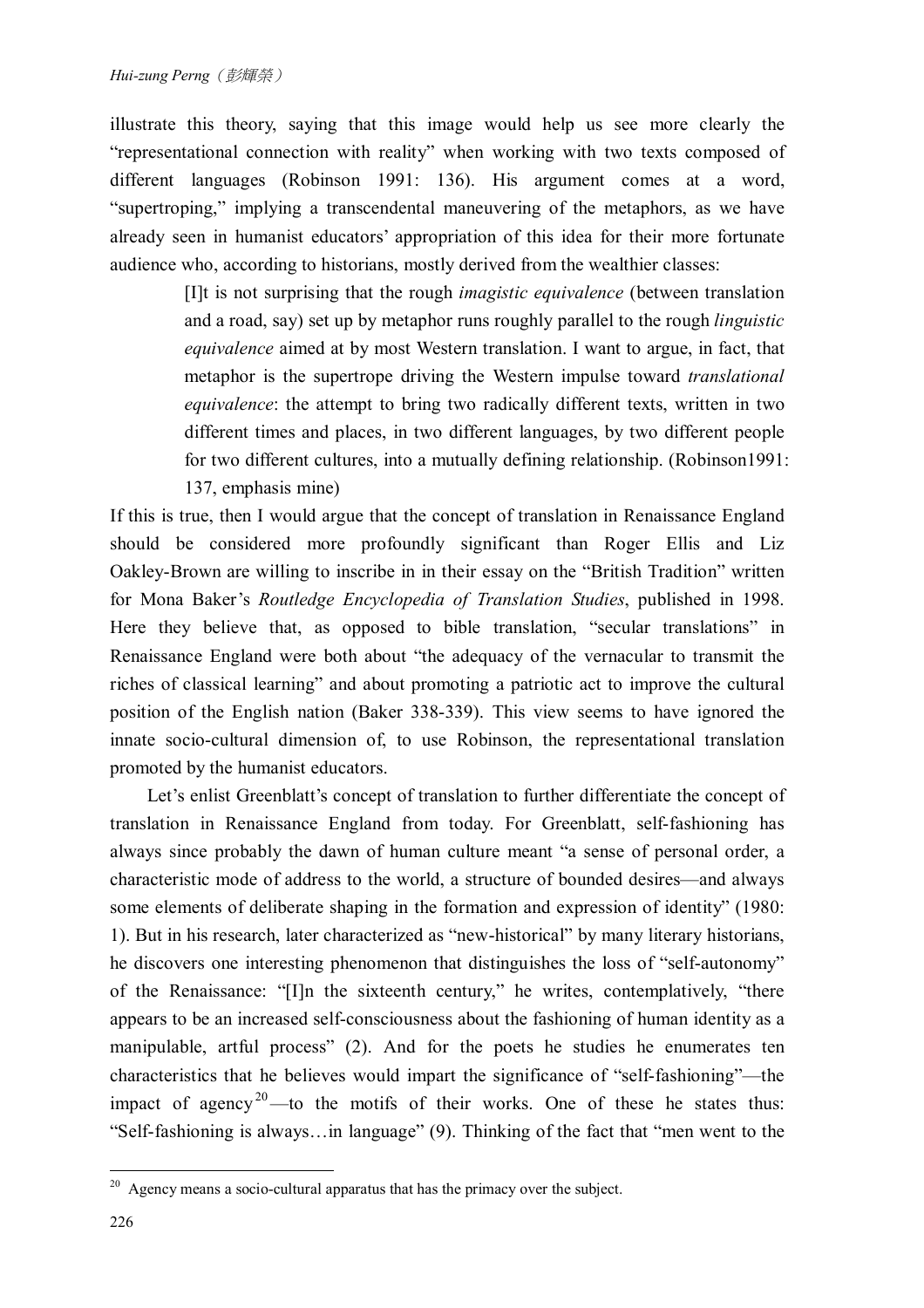stake in the early sixteenth century over the rendering of certain Greek and Latin words" (Greenblatt 1980: 115), we begin to take the concept of translation in Renaissance England more seriously than ever.

 The purpose of education has always been different in history, though mostly it was created to serve contemporary politics. In the Middle Ages, the purpose usually was theological, but the Renaissance changed it to the rhetorical, "from the training of priests and scholars," says G. R. Elton, "to the training of accomplished gentlemen serving the state" (431). Take learning of Cicero for example. Reading and translating Cicero did not begin with the Renaissance, but what makes the difference, what makes the translation movement new, is "that it demanded intellectual attainments in the lay leaders of society" (431). In the age of Shakespeare, all through the age of Milton, literate people were expected to combine "classical learning with medieval knighthood," to give language and politics a double-header for both advancing English culture and creating social mobility. The effect, as Elton argues, is that "it created the ideal of the gentleman, that powerful civilizing influence of the next 400 years" (431).

 To give another example. Renaissance education was mainly about putting the aspiring young gentlemen's linguistic expressions in both oral and written styles. It was a game of "verbal play"—at least this is how Richard A. Lanham styles it (2-3). Lanham further proposes the concept of "the rhetorical man," the *homo rhetoricus*, saying "that rhetorical man must have felt an overpowering, self-consciousness about language…[whose] attention would fall, first and last if not always, on the verbal surface, on words not ideas. No matter about detail, about whether you had been taught to order your oration in seven parts, or five, four, three, or two…no matter whether there were four levels of style, three, or two. Much more important, you had been taught to look at language in a certain way. You would be nominalist to the end of your days. Whatever sins you might enregister, stylistic naivete would not be one" (3). Therefore, he says that "Rhetorical man is an actor; his reality public, dramatic…. The lowest common denominator of his life is a social situation. And his motivations must be characteristically ludic, agonistic…. Rhetorical man is trained not to discover reality but to manipulate it. Reality is what is accepted as reality, what is useful…. The rhetorical view of life, then, begins with the centrality of language" (4). Lanham's observations of the rhetorical man remind one of what Derrida says of the function of a "name" in *Of Grammatology*: "[T] he name, especially the so-called proper name, is always caught in a chain or a system of differences" (89). The nominalist simply doesn't care why and what signifiers have trapped him, because the signifieds, or the referents, are also signifiers anyway.

 And as I have argued in the previous pages, the center of this linguistic reality is translation—a cultural activity that consumed the life and energy of generations of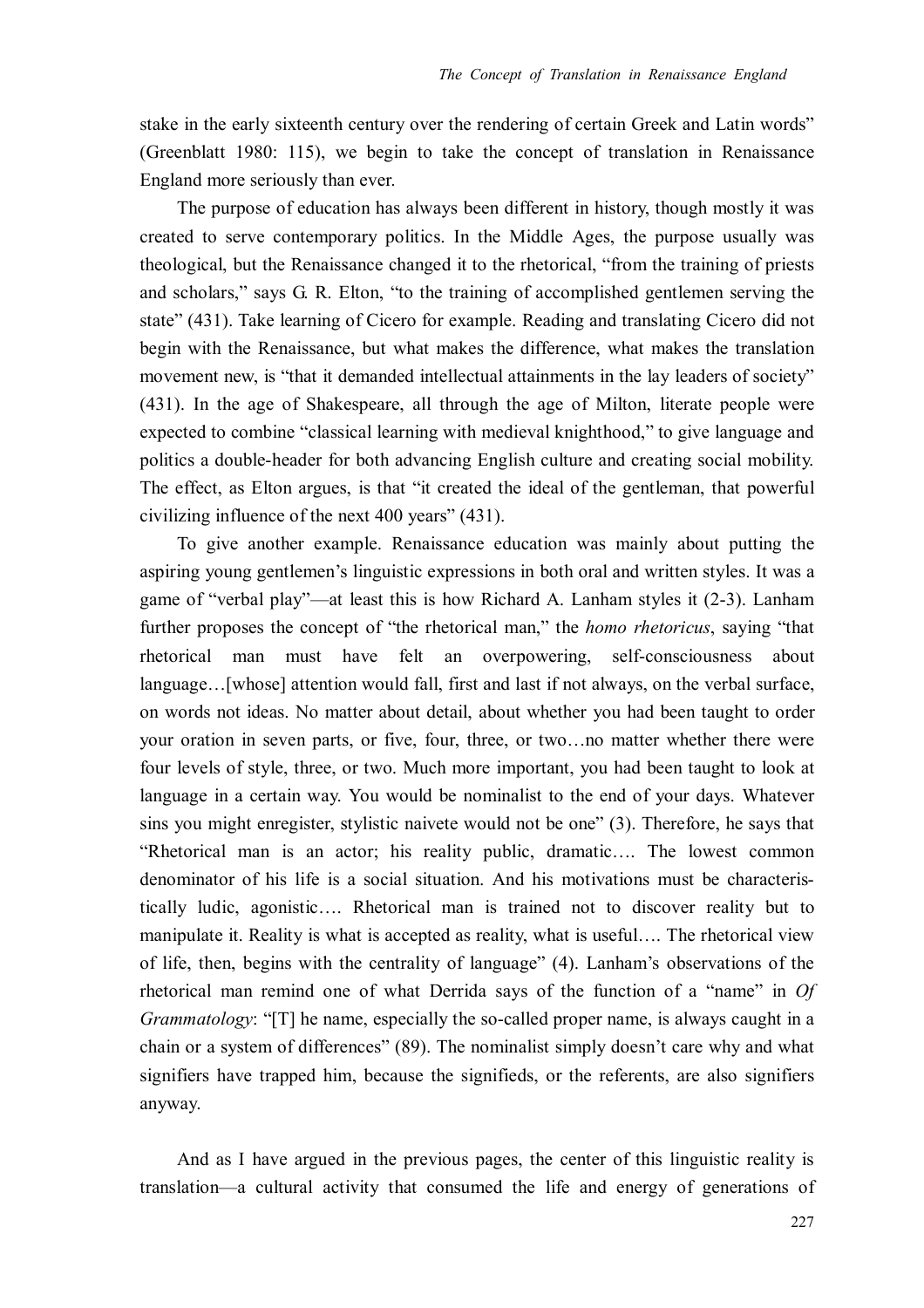intellectuals who attempted with their whole heart to absorb the alienness in the language that held them brain-captives. Rhetorical training, language training, translation training—they are one and the same thing for these rhetorical man. It seems that Benjamin's philosophy of "pure language" and Venuti's utopian "heterogeneous communities" can anachronistically help us peek at the concept of translation in Renaissance England, because if we blend them together, cross-referencing with literary commentators such as Bolgar, Manley, Greenblatt and social historians such as Elton and Wrighthson, we begin to understand the socio-cultural consciousness that moved Wilson's and Ascham's "translation program." We are thus finally reminded of the possible gist of Benjamin's "suprahistorical kinship of languages" that will correct "the hall mark of bad translation:"

> Yet any translation which intends to perform a transmitting function cannot transmit anything but information—hence, something inessential. This is the hallmark of bad translation.... A real translation is transparent; it does not cover the original, does not black its light, but allows the pure language, as reinforced by its own medium to shine upon the original all the more fully. This may be achieved, above all, by a literal rendering of the syntax which proves words rather than sentences to be the primary element of the translator. For if the sentence is the wall before the language of the original, literalness is the arcade. (Venuti 76-81)

# And of Derrida's concept of "good translation" that stipulates

a translation that does what one expects of it, in short, a version that performs its mission, honors its debt and does its job or its duty while inscribing in the receiving language the most *relevant* equivalent for an original, the language that is the *most* right, appropriate, pertinent, adequate, opportune, pointed, univocal, idiomatic, and so on. The *most* possible, and this superlative puts us on the trail of an "economy" with which we shall have to reckon. (Venuti 426)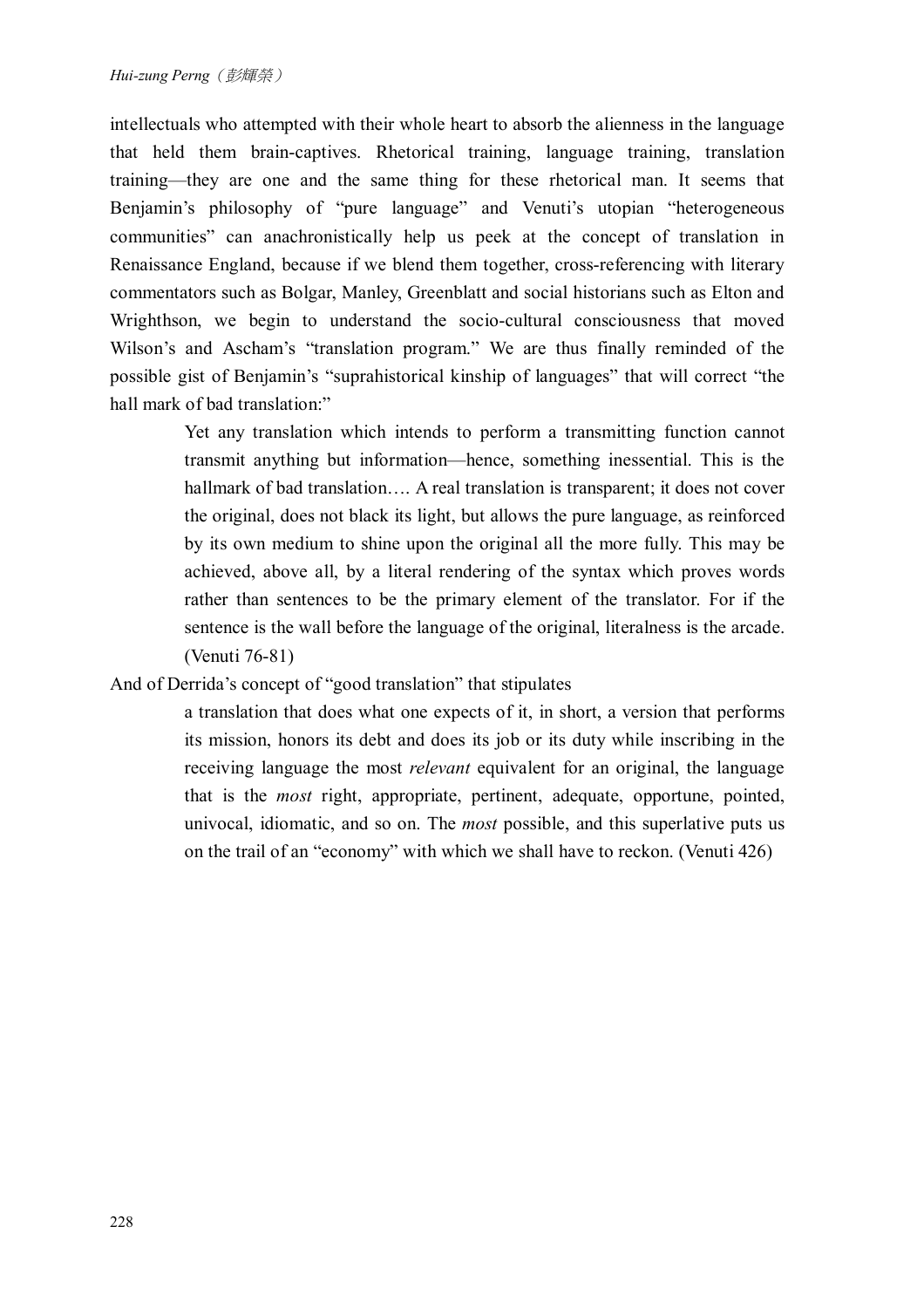#### **Works Cited**

- "Rhetoric." *Wikipedia*. Retrieved March 20, 2010 http://en.wikipedia.org/wiki/ Rhetoric.
- Adamson, John William. *Pioneers of Modern Education, 1600-1700*. 1905. Retrieved http://www.archive.org/stream/pioneersofmodern00adamiala/pioneersofmodern00a damiala\_djvu.txt.
- Ascham, Roger. *The Schoolmaster* (1570). Ed. Lawrence V. Ryan. Ithaca, New York: Cornell UP, 1967.
- Baker, Mona, ed. *Routledge Encyclopedia of Translation Studies*. London: Routledge, 1998.
- Baldwin, T. W. *Small Latine and Lesse Greeke*. Urbana, IL: U of Illinois P, 1944.
- Bate, Jonathan. *Shakespeare and Ovid*. London and New York: Clarendon P, 1993.
- Bate, Jonathan. *Soul of the Age: A Biography of the Mind of William Shakespeare*. New York: Random House, 2009.
- Berry, Ralph. *Shakespeare and Social Class.* Atlantic Highlands, NJ: Humanities Press International, 1988.
- Blumenfeld-Kosinski, Renate, Luise Von Flotow, and Luise Von Flotow-Evans. *The Politics of Translation in the Middle Ages and the Renaissance*. *Medieval & Renaissance Texts & Studies*, Vol. 233. *Perspectives on translation*, Vol. 233. Eds. Renate Blumenfeld-Kosinski, Luise Von Flotow, and Daniel S. Russell. University of Ottawa Press, 2001.
- Boas, Frederick S. *Ovid and the Elizabethans*. London: The English Association, 1947.
- Bolgar, R. R. *The Classical Heritage and Its Beneficiaries*. London: Cambridge at the UP, 1954.
- Bressler, Charles. *Literary Criticism: An Introduction to Theory and Practice*. Fourth Edition. Pearson Education, 2007.
- Burke, Kenneth. *Language as Symbolic Action: Essays on Life, Literature, and Method*. Berkeley: U of California P, 1966.
- Clarke, John. *An Essay upon the Education of Youth in Grammar Schools*. 1720.
- Derrida, Jacques. *Of Grammatology*. Trans. Gayatri Chakravorty Spivak. Baltimore and London: The Johns Hopkins, 1976; originally published in Paris as *De la Grammatologie* in 1967.
- Eagleson, Robert D. *A Shakespeare Glossary: C. T. Onions*. London & New York: Oxford UP, 1986.
- Ellis, Roger, and Liz Oakley-Brown. *Translation and Nation: Towards a Cultural Politics of Englishness*. Clevedon, UK: Cromwell, 2001.
- Ellis, Roger. *The Medieval translator 4*. Eds. Roger Ellis and Ruth Evans. *Medieval & Renaissance texts & studies*, Vol. 123. State University of New York, 1994.
- Elton, G. R. *England Under the Tudors*. New York: Routledge, 1955.
- Greenblatt, Stephen. *Renaissance-Fashioning: From More to Shakespeare*. Chicago: U of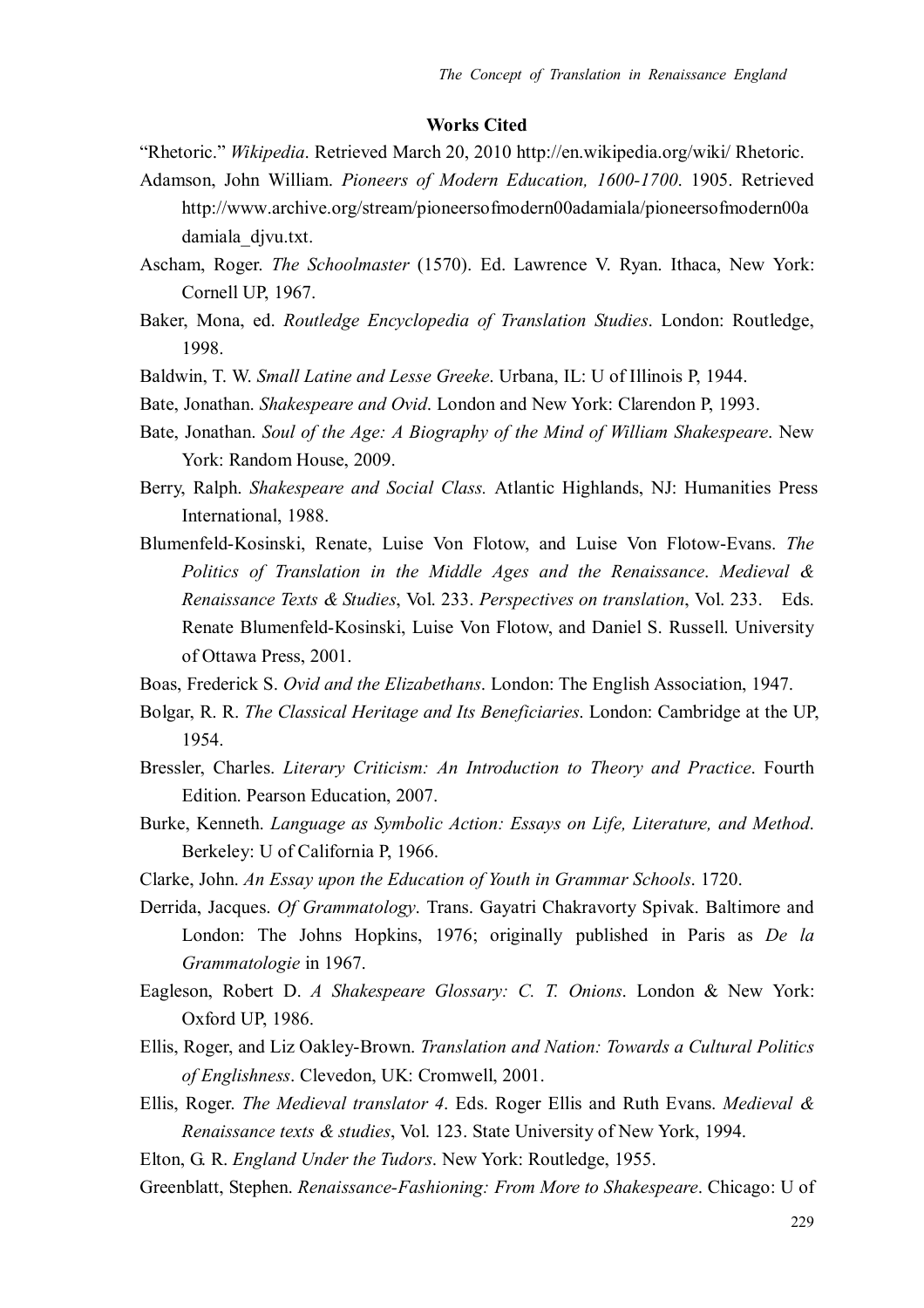Chicago P, 1980.

- Greenblatt, Stephen. *Hamlet in Purgatory*. Princeton, NJ: Princeton UP, 2001.
- Greenblatt, Stephen, ed. *The Norton Anthology of English Literature*. Eight Edition. New York: Norton, 2006.
- Harbage, Alfred. *Shakespeare's Audience*. New York & London: Columbia UP, 1941; rpt., 1969.
- Hardison, O. B. ed. *English Literary Criticism: The Renaissance*. London: Peter Owen, rpt. 1967.
- Harrison, George B. *England in Shakespeare's Day*. Second Edition. Freeport, New York: Books for Libraries Press, 1928.
- Hoole, C. *A New Discovery of the Old Art of Teaching Schoole*. 1660.
- Krieger, Elliot. *A Marxist Study of Shakespeare's Comedies.* London: Macmillan, 1979.
- Kushner, Eva, and Paul Chavy. *Translation in the Renaissance. Canadian Review of Comparative Literature* 8.2 (1981).
- Lanham, Richard A. *The Motives of Eloquence: Literary Rhetoric in the Renaissance*. New Haven: Yale UP, 1976.
- Larsen-Freeman, Diane. *Techniques and Principles in Language Teaching*. Oxford, UK: Oxford UP, 2000.
- Manley, Lawrence. *Literature and Culture in Early Modern London*. Cambridge UP, 1995.
- Morini, Massimiliano. "Sir John Harington and the Poetics of Tudor Translation." In Pincombe. 120-136.
- Neuhaus, Ronald LeRoy. *English Renaissance Translation*. University of Iowa, 1965
- Norton, Glyn P. *The Ideology and Language of Translation in Renaissance France and Their Humanist Antecedents*. Librarie Droz, 1984.
- Noss, Philip A. *A History of Bible Translation*. Edizioni de storia e letteratura, 2007
- Oakley-Brown, Liz. "Translating the Subject: Ovid's *Metamorphoses* in England, 1560-7." In Ellis & Liz Oakley-Brown. 48-84.
- Oakley-Brown, Liz. *Ovid and Cultural Politics of Translation in Early Modern England*. Hampshire, UK: Ashgate, 2006.
- Otis, Brooks. *Ovid as an Epic Poet*. Cambridge: Cambridge UP, 1966.
- Perng, Huizung. "The Generic Influence of Ovid's *Metamorphoses* upon *The Faerie Queene*." Diss. East Lansing, MI: Michigan State University, 1995.
- Perng, Huizung. *Shakespearean Ovidianism: A Sociocultural Study of the Comedies*. Taipei: Bookman, 2002.
- Pincombe, Mike, ed. *Travels and Translation in the Sixteenth Century: Selected Papers from the Second International Conference of the Tudor Symposium (2000)*. Hamshire, UK: Ashgate, 2004.
- Plato. *The Republic of Plato*. Trans. A. D. Lindsay. New York: E. P. Dutton, 1957.